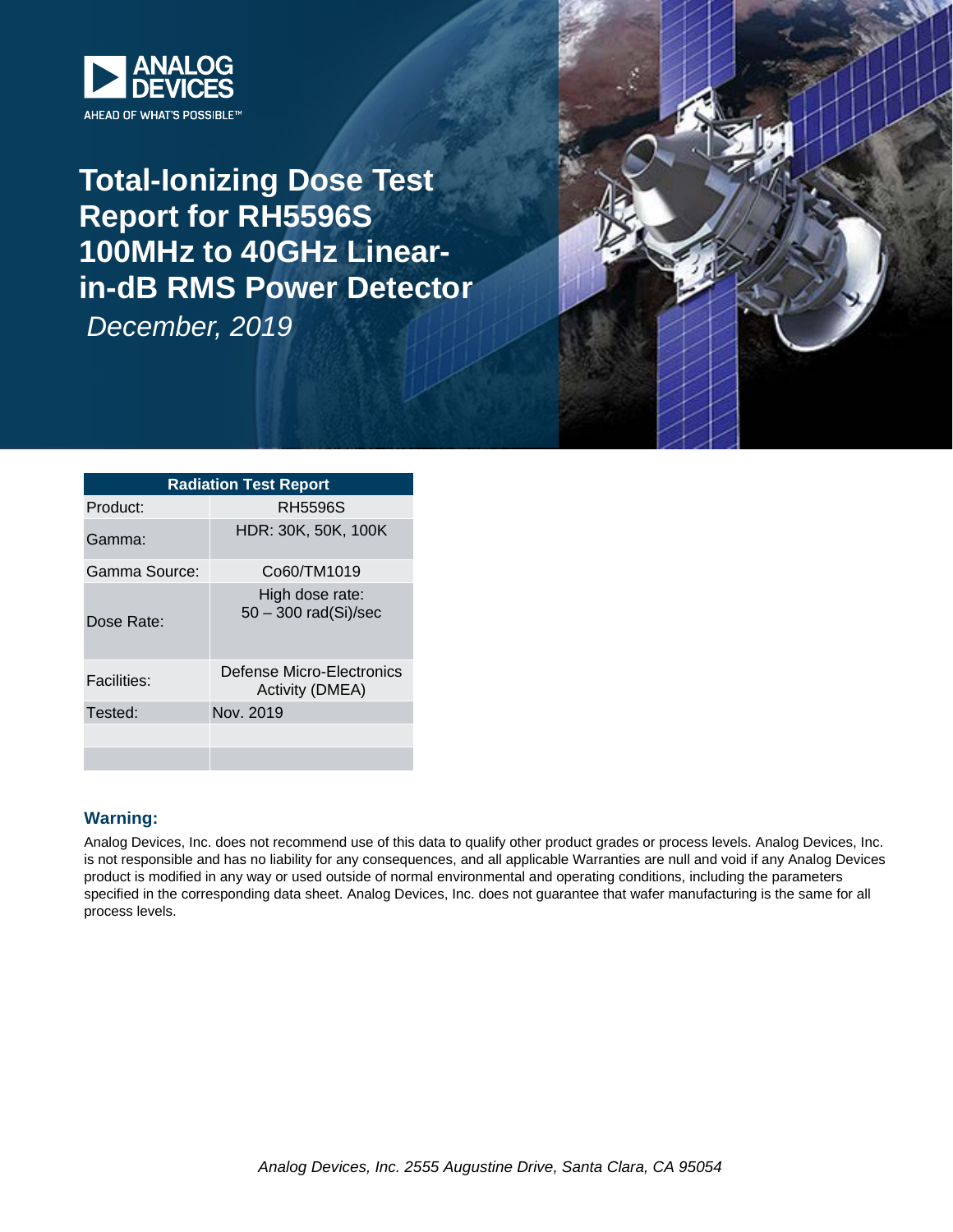#### **I. Introduction**

This is a report summarizing the total-ionizing dose (TID) radiation lot testing results for RH5596S. The qualification tests were carried out per MIL-STD-883 TM1019 condition A at high dose rate. RH5596S passes all electrical parametric tests up to 100Krad(Si).

#### **II. Device Description**

RH5596S is 100MHz to 40GHz Linear-in-dB RMS Power Detector. RH5596S was fabricated with Jazz Semiconductor 0.18um SiGe BiCMOS process. For TID testing purposes, the parts were assembled in a 8- Lead (2mmx2mm) Plastic DFN. Table I displays the part and test information. Figure 2.1 shows the pin configurations.

#### Table I

| <b>Part Number:</b>        | <b>RH5596S</b>                                                                                     |
|----------------------------|----------------------------------------------------------------------------------------------------|
| <b>Manufacturer:</b>       | Analog Devices Inc.                                                                                |
| <b>Part Function:</b>      | <b>RMS Power Detector</b>                                                                          |
| <b>Process Technology:</b> | 0.18um SiGe BiCMOS                                                                                 |
| Package Type:              | 8-Lead Plastic DFN                                                                                 |
| <b>Sample Quantity:</b>    | 12 biased and 12 unbiased for 100K irradiation<br>4 biased and 4 unbiased for 30K, 50K irradiation |
| Dose rate:                 | High dose rate: $50 - 300$ rad(Si)/sec                                                             |
| <b>Test Equipment:</b>     | <b>LTX TS80 Automated Tester</b><br>LT5596 Family Board                                            |

Test and part information.

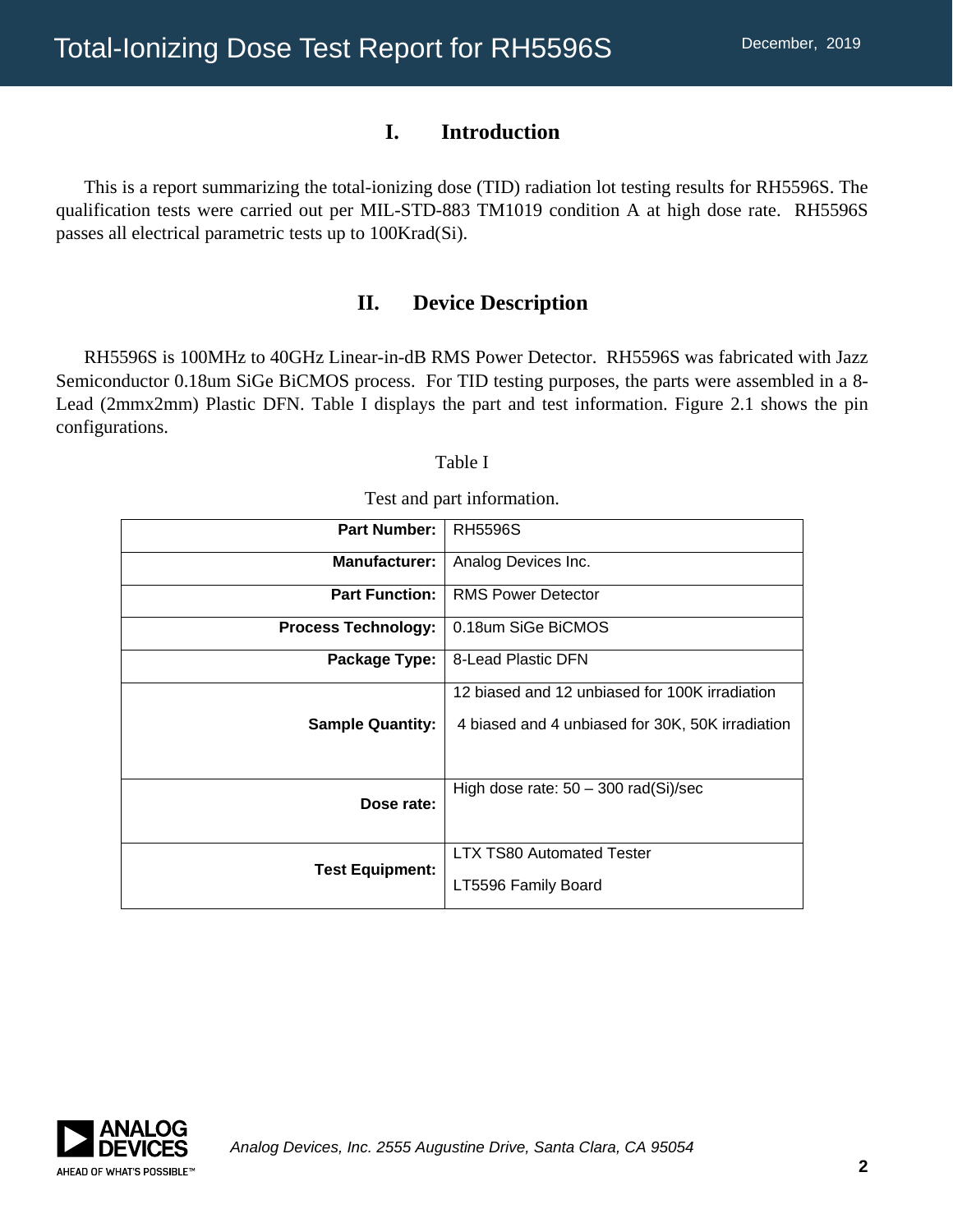

Figure 2.1. 8 lead pin configurations for the RH5596S

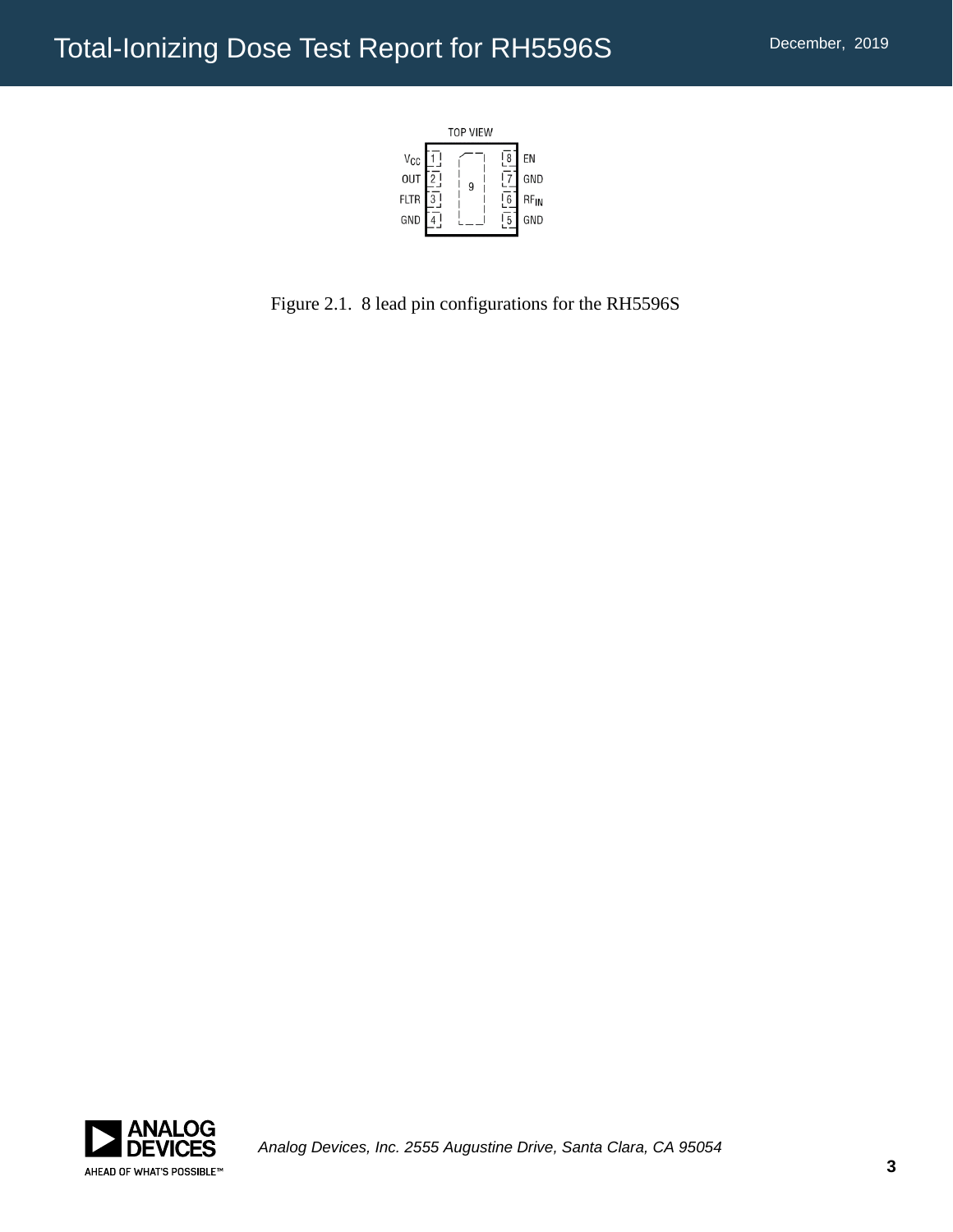### **III. Test Method**

#### *A. Irradiation procedures*

The samples were irradiated in dose steps. The high dose rate testing was carried out at DMEA, the samples were hand carried back on dry ice to ADI 's facility for ATE testing.

**Radiation facility:** The irradiations were carried out at Defense Micro-Electronics Activity (DMEA) facility using JL Shephard <sup>60</sup>Co gamma ray sources. The devices under test (DUT) were placed inside a chamber with standard Pb/Al shielding. The irradiation procedures and dosimetry requirements conform to MIL-STD-883- K TM1019.9. Dosimetry was performed using air ionization chamber.

**Pre-Irradiation burn-in:** The test samples were burned-in prior to irradiation

**Over-test:** No over-test was included.

**Post-irradiation anneal:** No annealing was performed.

Test temperature: Room temperature controlled to  $24^{\circ}$ C $\pm$ 6°C.

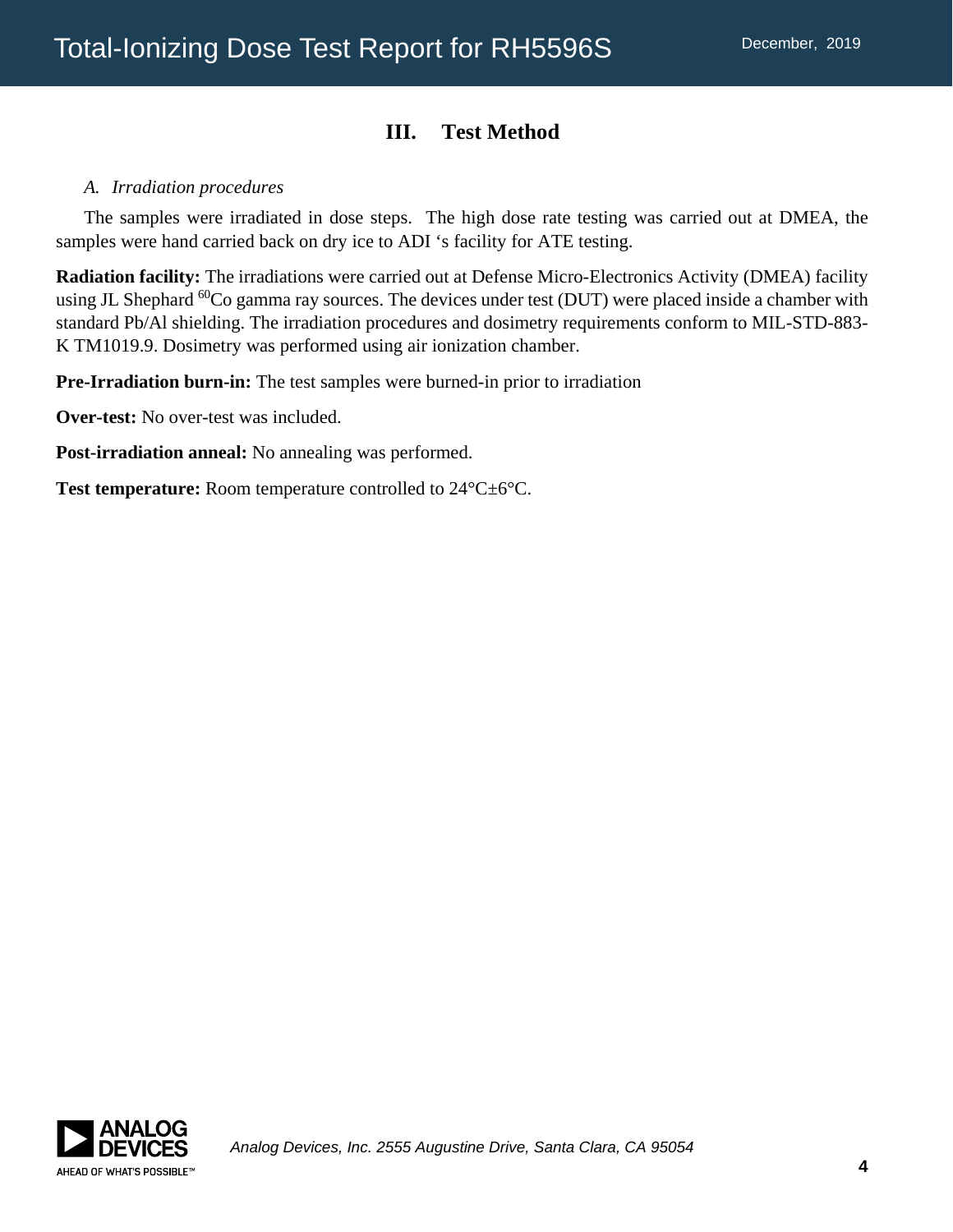#### *B. Irradiation bias setup*

Figure 3.1 shows a schematic diagram for devices that were irradiated under bias. High dose rate irradiation was performed on 40 units from 30K, 50K and 100K. There were 4 unique units each for biased and unbiased for 30Krad (Si) and 50Krad (Si), 12 unique units each for biased and unbiased for 100Krad(Si). For all unbiased units, samples had all pins grounded during irradiation. In addition, 3 samples were used as control units.



Figure 3.1. Irradiation bias configuration for the RH5596S

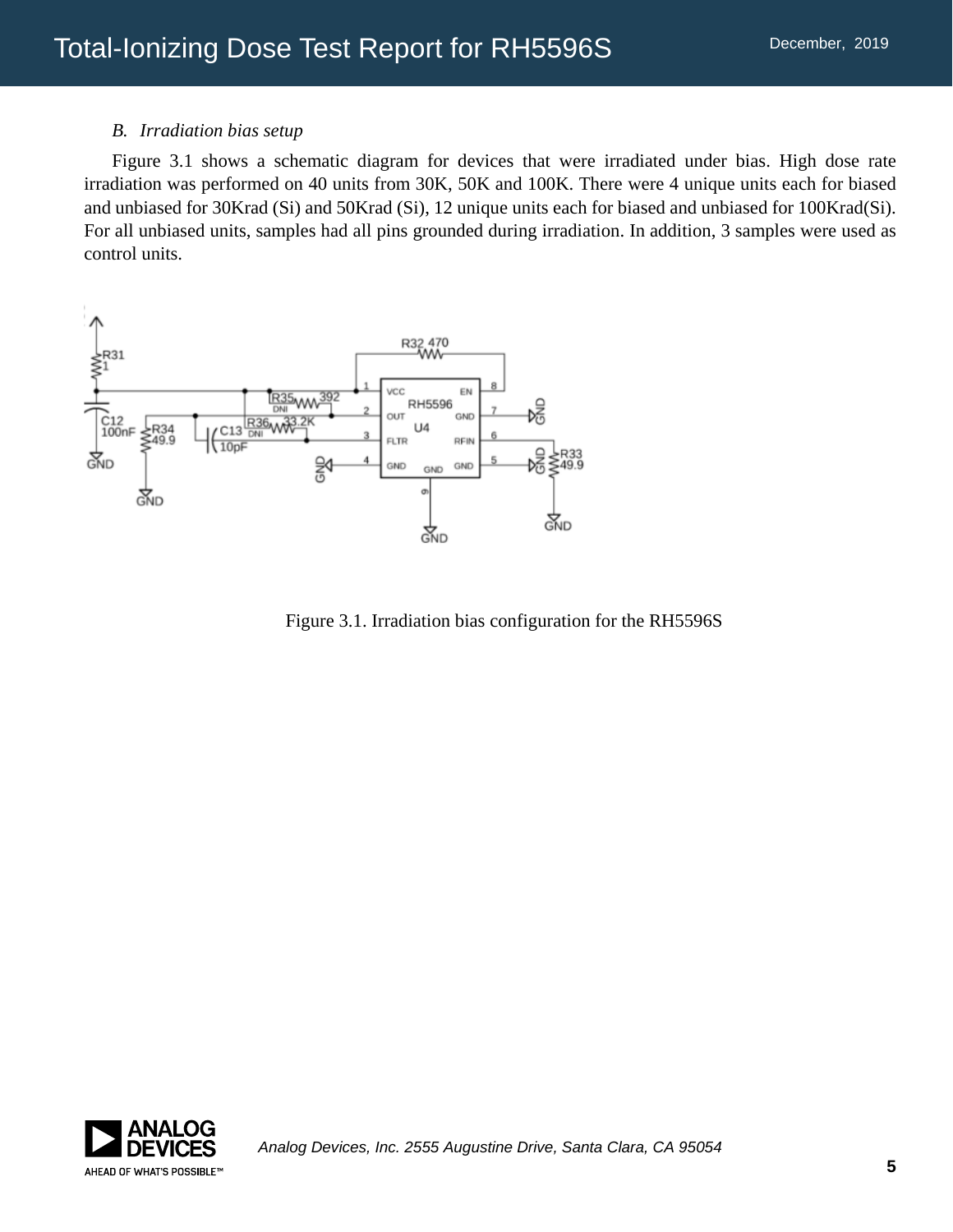### **IV. Results**

The radiation tests showed that all parts irradiated at high dose rate passed TID of 100Krad(Si).

Figure 4.1 through 4.7 show plots of all measured parameters versus total ionizing dose. In the data plots, the triangle marker is the average of the measured data points for the samples irradiated under electrical bias while the square marker is the average of the measured data points for the sample under no electrical bias (all pins tied to GND). KTL value (2.742) with the standard deviation and average are also applied in the plots with the dash lines.

**Note that the following criteria must be met for a device to pass the high dose rate test: following the radiation exposure each of the samples irradiated under electrical bias and no bias shall pass the specification limits.** The KTL statistics included in the report are for reference only. If any of the samples irradiated under electrical bias and no bias exceed the device post radiation data sheet specification limits, then the lot could be logged as a failure.

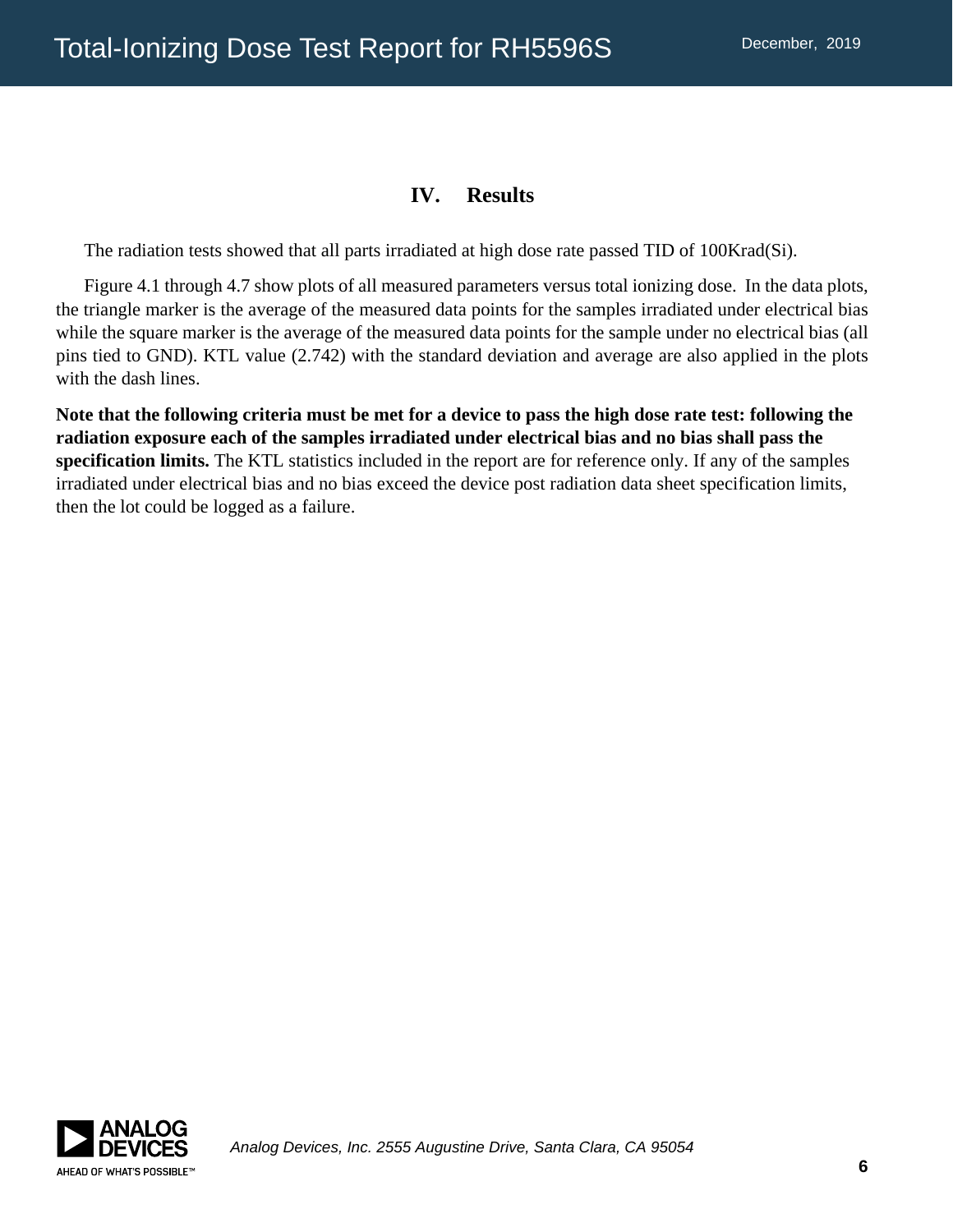

Figure 4.1 Shutdown current at  $EN = 0V$ ,  $Vcc = 3.3V$ 

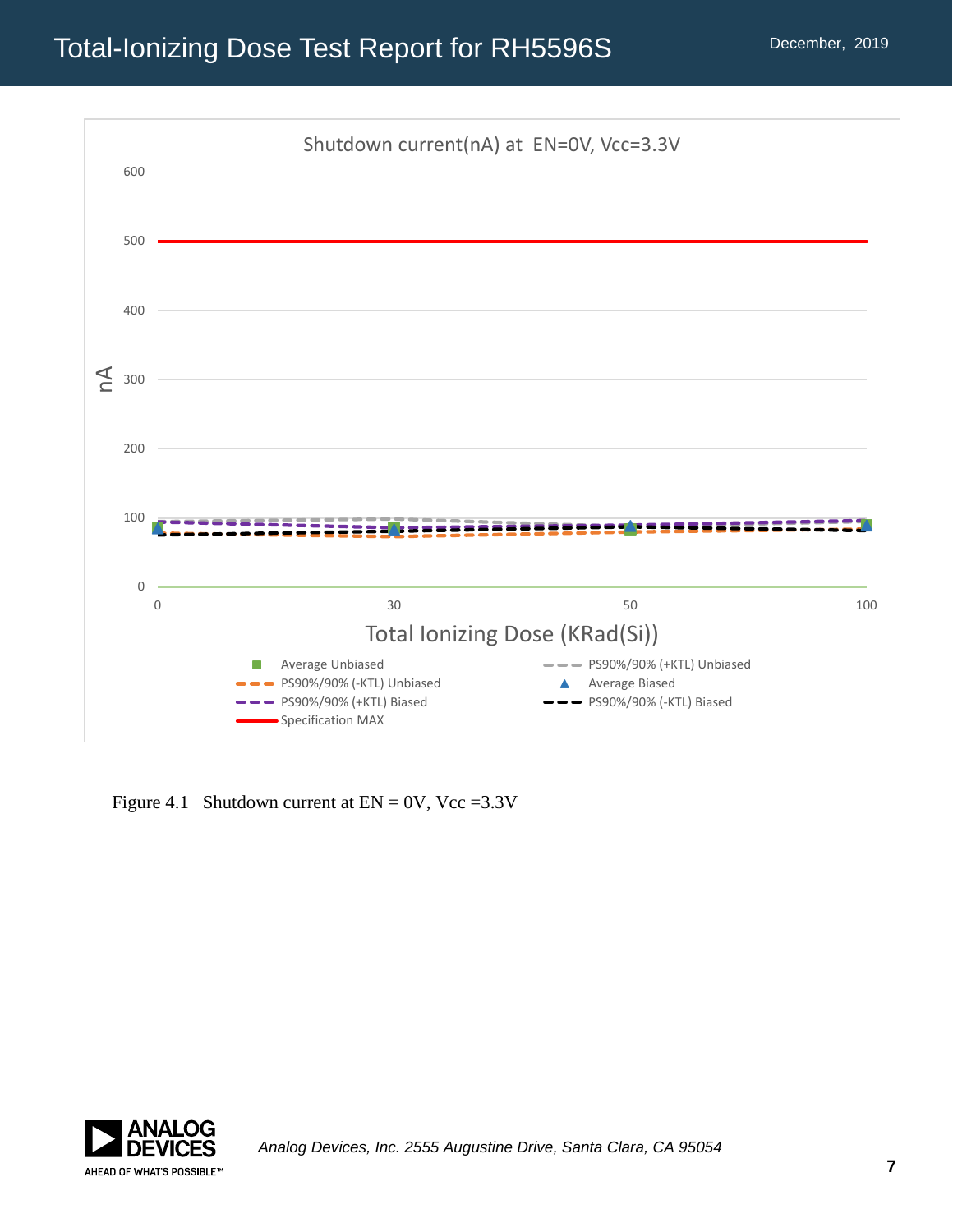Table 4.1 Raw data for shutdown current at EN = 0V, Vcc =3.3V versus total dose, including the statistical analysis, specification and the status of the testing (pass/fail)

|                  |                                      | Total Dose (kRad(Si)) @ 50 |      |      |      |
|------------------|--------------------------------------|----------------------------|------|------|------|
| Parameter (T#12) | ICC_OFF_PRE_ABS_MAX_EN=0.0V_VCC=3.3V | Rad(Si)/s                  |      |      |      |
| Device #         | (nA)                                 | $\pmb{0}$                  | 30   | 50   | 100  |
| 25               | <b>Biased</b>                        | 82.6                       | 83.8 |      |      |
| 26               | <b>Biased</b>                        | 85.4                       | 83.0 |      |      |
| 27               | <b>Biased</b>                        | 82.2                       | 82.5 |      |      |
| 28               | <b>Biased</b>                        | 80.4                       | 84.6 |      |      |
| 29               | Unbiased                             | 81.1                       | 81.4 |      |      |
| 30               | Unbiased                             | 85.6                       | 82.6 |      |      |
| 31               | Unbiased                             | 90.2                       | 88.9 |      |      |
| 32               | Unbiased                             | 88.6                       | 90.9 |      |      |
| 33               | <b>Biased</b>                        | 89.6                       |      | 87.9 |      |
| 34               | <b>Biased</b>                        | 89.7                       |      | 88.8 |      |
| 35               | <b>Biased</b>                        | 87.4                       |      | 88.7 |      |
| 36               | <b>Biased</b>                        | 90.0                       |      | 89.0 |      |
| 37               | Unbiased                             | 82.7                       |      | 84.9 |      |
| 38               | Unbiased                             | 83.3                       |      | 82.1 |      |
| 39               | Unbiased                             | 85.2                       |      | 84.8 |      |
| 40               | Unbiased                             | 87.8                       |      | 83.0 |      |
| $\mathbf{1}$     | <b>Biased</b>                        | 89.9                       |      |      | 87.8 |
| $\overline{2}$   | <b>Biased</b>                        | 82.0                       |      |      | 86.7 |
| 3                | <b>Biased</b>                        | 85.1                       |      |      | 89.8 |
| 4                | <b>Biased</b>                        | 86.4                       |      |      | 91.9 |
| 5                | <b>Biased</b>                        | 85.4                       |      |      | 87.4 |
| 6                | <b>Biased</b>                        | 86.3                       |      |      | 88.8 |
| 13               | <b>Biased</b>                        | 80.1                       |      |      | 86.8 |
| 14               | <b>Biased</b>                        | 83.2                       |      |      | 88.6 |
| 15               | <b>Biased</b>                        | 86.5                       |      |      | 92.5 |
| 16               | <b>Biased</b>                        | 82.9                       |      |      | 94.5 |
| 17               | <b>Biased</b>                        | 81.0                       |      |      | 90.1 |
| 18               | <b>Biased</b>                        | 81.9                       |      |      | 85.7 |
| $\overline{7}$   | Unbiased                             | 85.5                       |      |      | 90.5 |
| 8                | Unbiased                             | 88.4                       |      |      | 90.9 |
| 9                | Unbiased                             | 90.8                       |      |      | 91.8 |
| 10               | Unbiased                             | 90.1                       |      |      | 90.8 |
| 11               | Unbiased                             | 81.5                       |      |      | 88.3 |
| 12               | Unbiased                             | 88.7                       |      |      | 86.0 |

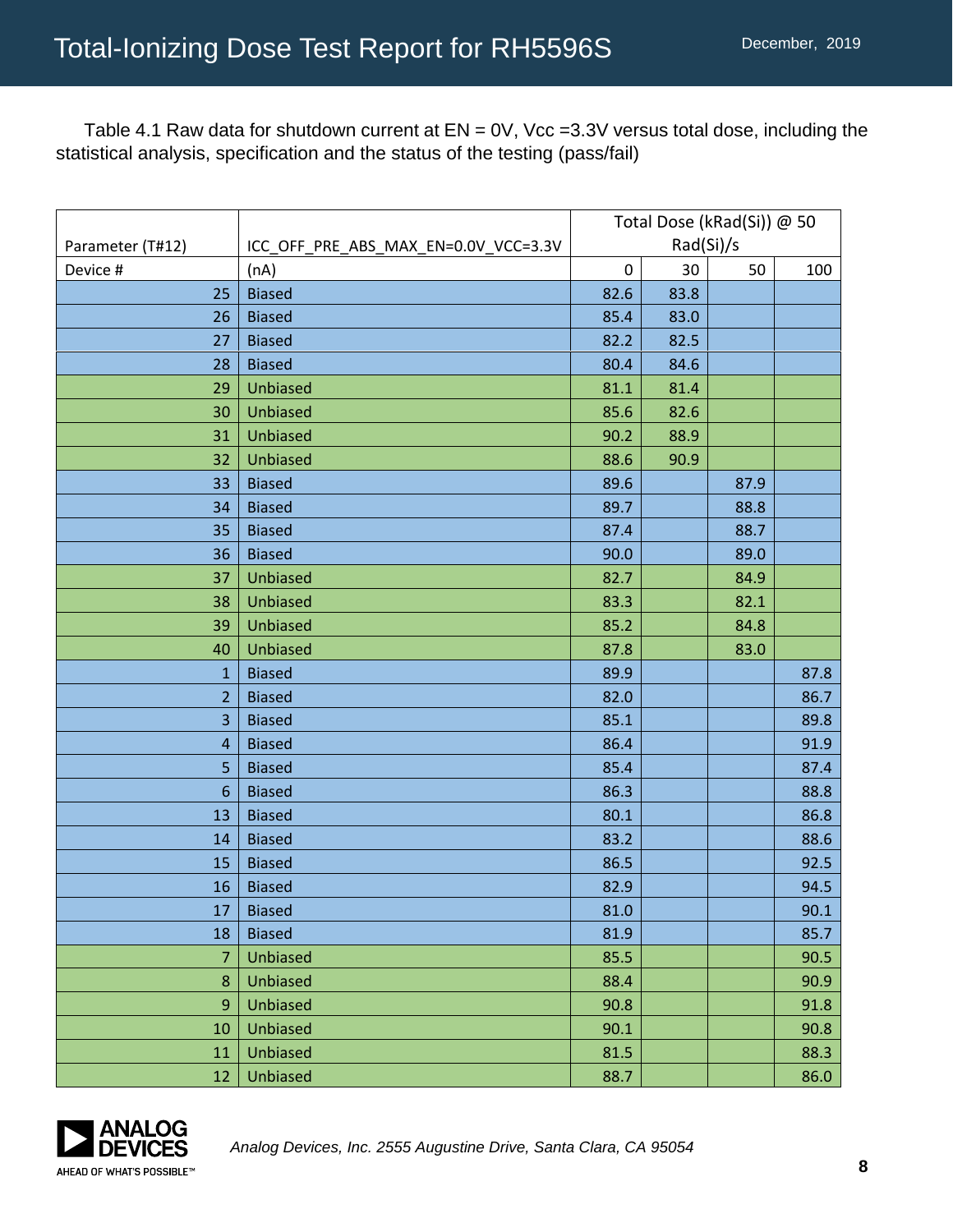| 19                                               | <b>Unbiased</b> | 86.1        |             |             | 90.4        |
|--------------------------------------------------|-----------------|-------------|-------------|-------------|-------------|
| 20                                               | Unbiased        | 84.7        |             |             | 87.5        |
| 21                                               | Unbiased        | 88.9        |             |             | 89.1        |
| 22                                               | <b>Unbiased</b> | 88.7        |             |             | 93.3        |
| 23                                               | Unbiased        | 83.4        |             |             | 88.2        |
| 24                                               | <b>Unbiased</b> | 85.6        |             |             | 88.8        |
| 55                                               | <b>CTRL</b>     | 89.9        | 87.8        | 87.8        | 87.8        |
| 56                                               | <b>CTRL</b>     | 83.1        | 89.2        | 89.2        | 89.2        |
| 60                                               | <b>CTRL</b>     | 85.7        | 90.4        | 90.4        | 90.4        |
| <b>Unbiased Irradiation</b><br><b>Statistics</b> |                 |             |             |             |             |
| <b>Average Unbiased</b>                          |                 | 86.5        | 85.9        | 83.7        | 89.6        |
| <b>Std Deviation Unbiased</b>                    |                 | 3.0         | 4.6         | 1.4         | 2.0         |
| PS90%/90% (+KTL)<br>Unbiased                     |                 | 94.8        | 98.7        | 87.6        | 95.2        |
| PS90%/90% (-KTL)<br>Unbiased                     |                 | 78.2        | 73.2        | 79.8        | 84.1        |
| <b>Biased Irradiation</b><br><b>Statistics</b>   |                 |             |             |             |             |
| <b>Average Biased</b>                            |                 | 85.0        | 83.5        | 88.6        | 89.2        |
| <b>Std Deviation Biased</b>                      |                 | 3.4         | 0.9         | 0.5         | 2.7         |
| PS90%/90% (+KTL)<br><b>Biased</b>                |                 | 94.4        | 86.0        | 89.9        | 96.5        |
| PS90%/90% (-KTL)<br><b>Biased</b>                |                 | 75.6        | 81.0        | 87.3        | 81.9        |
| <b>Specification MAX</b>                         |                 | 500         | 500         | 500         | 500         |
| <b>Status Unbiased</b>                           |                 | <b>PASS</b> | <b>PASS</b> | <b>PASS</b> | <b>PASS</b> |
| <b>Status Biased</b>                             |                 | <b>PASS</b> | <b>PASS</b> | <b>PASS</b> | <b>PASS</b> |

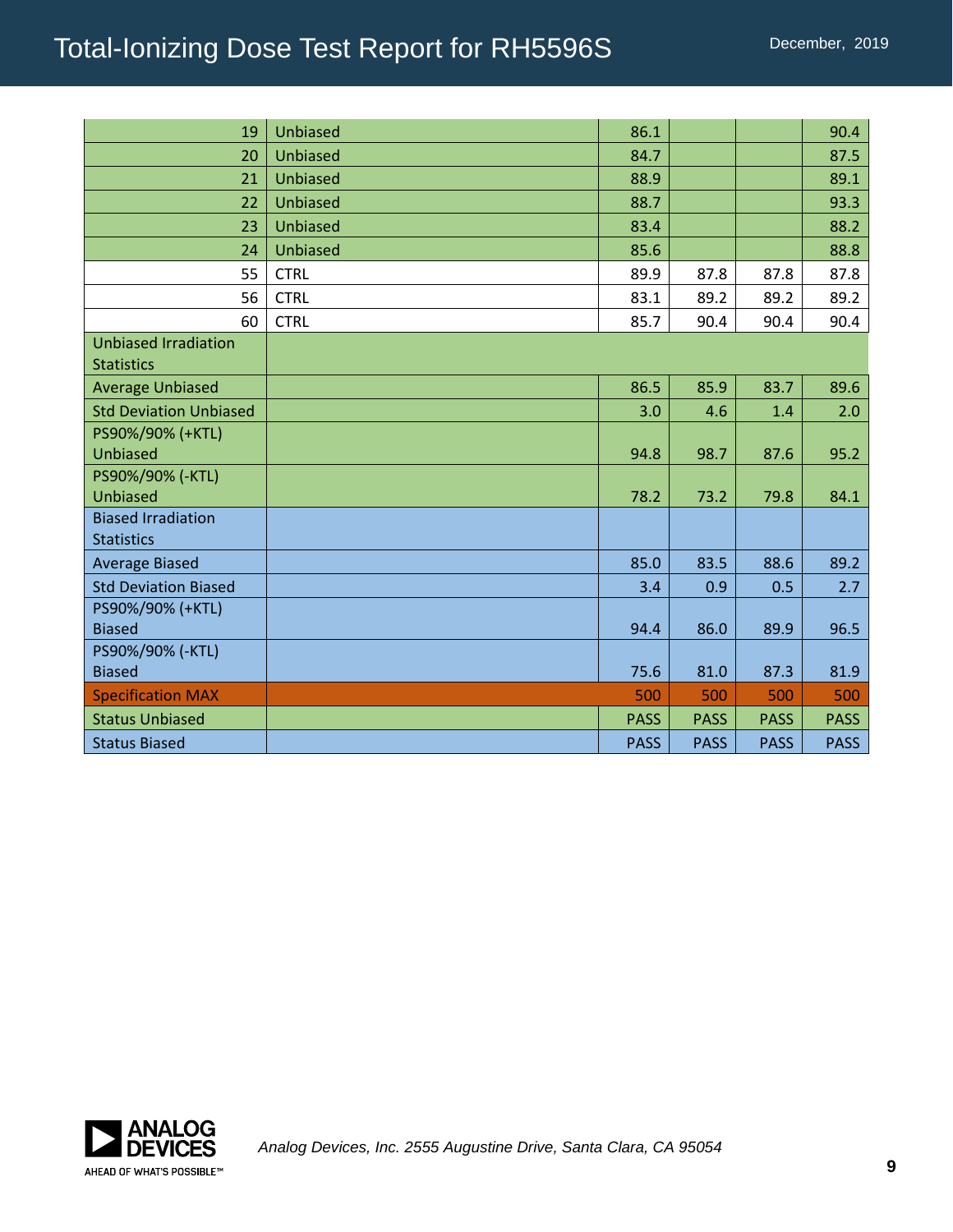

Figure 4.2 Active supply current at EN=3.3V, Vcc =3.3V

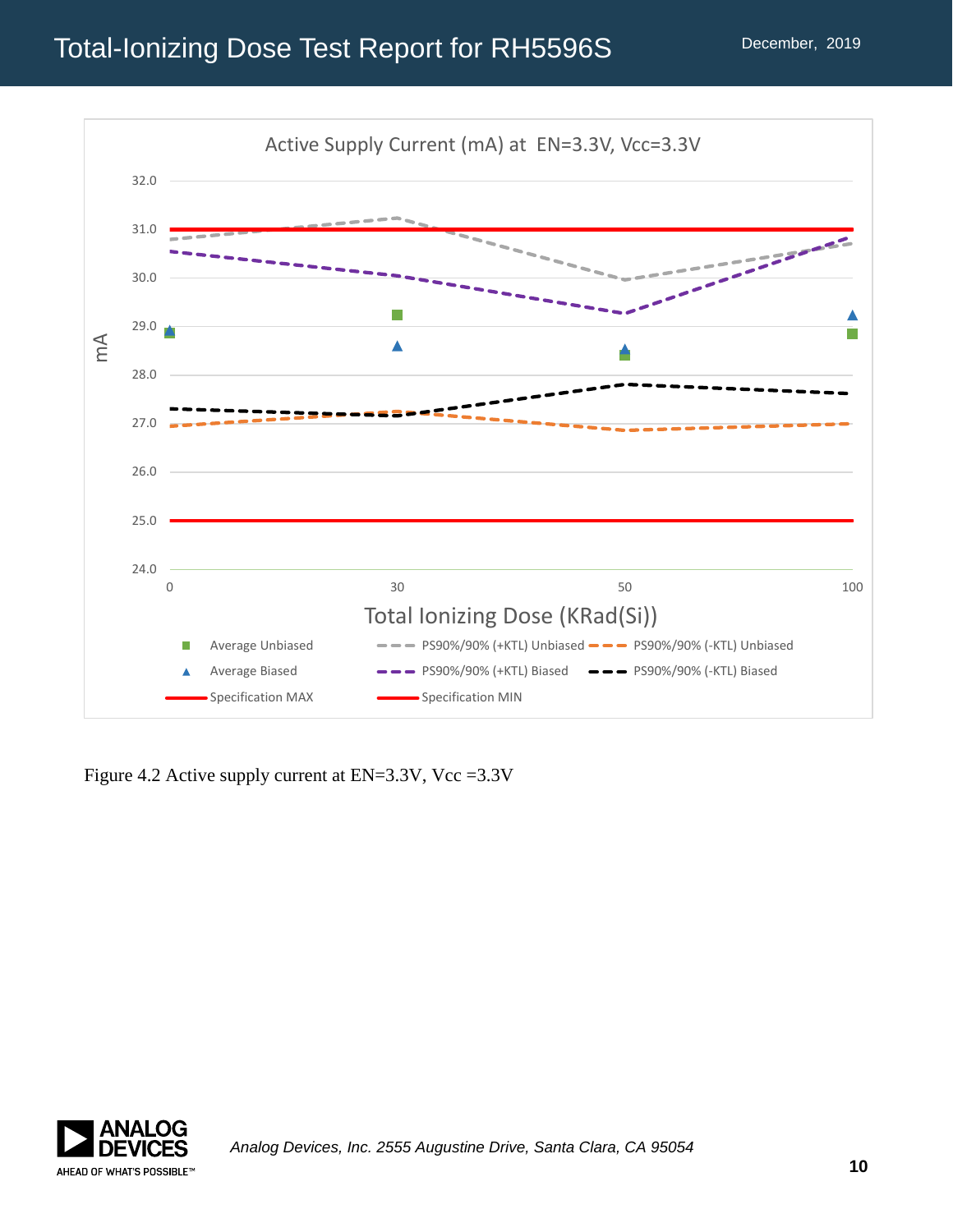Table 4.2 Raw data for active supply current at EN=3.3V, Vcc =3.3V versus total dose, including the statistical analysis, specification and the status of the testing (pass/fail)

|                  |                                  | Total Dose (kRad(Si)) @ 50 |      |      |      |
|------------------|----------------------------------|----------------------------|------|------|------|
| Parameter (T#27) | ICC_ON_POST_MAX_EN=3.3V_VCC=3.3V | Rad(Si)/s                  |      |      |      |
| Device #         | (mA)                             | $\boldsymbol{0}$           | 30   | 50   | 100  |
| 25               | <b>Biased</b>                    | 29.2                       | 29.1 |      |      |
| 26               | <b>Biased</b>                    | 29.0                       | 29.0 |      |      |
| 27               | <b>Biased</b>                    | 28.4                       | 28.4 |      |      |
| 28               | <b>Biased</b>                    | 28.0                       | 28.0 |      |      |
| 29               | Unbiased                         | 28.7                       | 28.7 |      |      |
| 30               | Unbiased                         | 28.7                       | 28.7 |      |      |
| 31               | <b>Unbiased</b>                  | 29.3                       | 29.3 |      |      |
| 32               | Unbiased                         | 30.3                       | 30.3 |      |      |
| 33               | <b>Biased</b>                    | 28.8                       |      | 28.9 |      |
| 34               | <b>Biased</b>                    | 28.3                       |      | 28.2 |      |
| 35               | <b>Biased</b>                    | 28.5                       |      | 28.4 |      |
| 36               | <b>Biased</b>                    | 28.7                       |      | 28.6 |      |
| 37               | <b>Unbiased</b>                  | 27.8                       |      | 27.8 |      |
| 38               | <b>Unbiased</b>                  | 28.9                       |      | 28.9 |      |
| 39               | <b>Unbiased</b>                  | 28.1                       |      | 28.1 |      |
| 40               | <b>Unbiased</b>                  | 28.9                       |      | 28.9 |      |
| $\mathbf{1}$     | <b>Biased</b>                    | 29.2                       |      |      | 29.3 |
| $\overline{2}$   | <b>Biased</b>                    | 28.8                       |      |      | 28.9 |
| 3                | <b>Biased</b>                    | 29.5                       |      |      | 29.5 |
| $\overline{4}$   | <b>Biased</b>                    | 28.4                       |      |      | 28.5 |
| 5                | <b>Biased</b>                    | 28.5                       |      |      | 28.5 |
| $6\phantom{1}6$  | <b>Biased</b>                    | 29.8                       |      |      | 29.8 |
| 13               | <b>Biased</b>                    | 29.8                       |      |      | 29.8 |
| 14               | <b>Biased</b>                    | 28.9                       |      |      | 28.9 |
| 15               | <b>Biased</b>                    | 28.9                       |      |      | 28.8 |
| 16               | <b>Biased</b>                    | 28.8                       |      |      | 28.8 |
| 17               | <b>Biased</b>                    | 30.1                       |      |      | 30.1 |
| 18               | <b>Biased</b>                    | 30.2                       |      |      | 30.1 |
| 7                | Unbiased                         | 28.5                       |      |      | 28.4 |
| 8                | Unbiased                         | 28.6                       |      |      | 28.6 |
| 9                | <b>Unbiased</b>                  | 29.7                       |      |      | 29.7 |
| 10               | <b>Unbiased</b>                  | 28.7                       |      |      | 28.7 |
| 11               | <b>Unbiased</b>                  | 30.0                       |      |      | 29.9 |

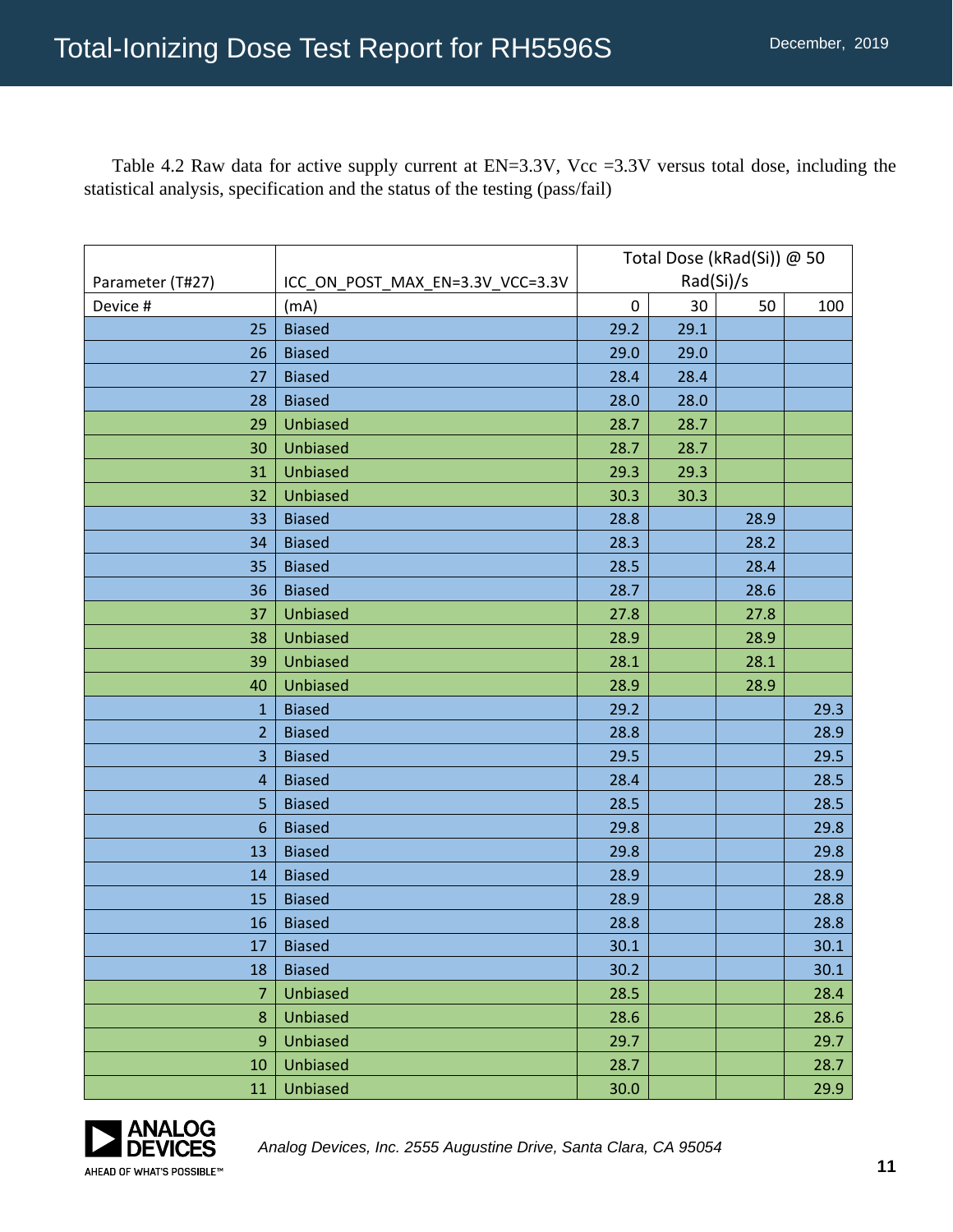| 12                                               | <b>Unbiased</b> | 29.9        |             |             | 29.8        |
|--------------------------------------------------|-----------------|-------------|-------------|-------------|-------------|
| 19                                               | Unbiased        | 29.1        |             |             | 29.2        |
| 20                                               | <b>Unbiased</b> | 29.0        |             |             | 29.0        |
| 21                                               | Unbiased        | 28.6        |             |             | 28.6        |
| 22                                               | <b>Unbiased</b> | 28.8        |             |             | 28.8        |
| 23                                               | <b>Unbiased</b> | 27.9        |             |             | 27.8        |
| 24                                               | <b>Unbiased</b> | 27.9        |             |             | 27.9        |
| 55                                               | <b>CTRL</b>     | 28.8        | 28.8        | 28.8        | 28.8        |
| 56                                               | <b>CTRL</b>     | 28.3        | 28.2        | 28.2        | 28.2        |
| 60                                               | <b>CTRL</b>     | 29.6        | 29.7        | 29.7        | 29.7        |
| <b>Unbiased Irradiation</b><br><b>Statistics</b> |                 |             |             |             |             |
| <b>Average Unbiased</b>                          |                 | 28.9        | 29.2        | 28.4        | 28.9        |
| <b>Std Deviation Unbiased</b>                    |                 | 0.7         | 0.7         | 0.6         | 0.7         |
| PS90%/90% (+KTL)<br>Unbiased                     |                 | 30.8        | 31.2        | 30.0        | 30.7        |
| PS90%/90% (-KTL)<br><b>Unbiased</b>              |                 | 26.9        | 27.3        | 26.9        | 27.0        |
| <b>Biased Irradiation</b><br><b>Statistics</b>   |                 |             |             |             |             |
| <b>Average Biased</b>                            |                 | 28.9        | 28.6        | 28.5        | 29.2        |
| <b>Std Deviation Biased</b>                      |                 | 0.6         | 0.5         | 0.3         | 0.6         |
| PS90%/90% (+KTL)<br><b>Biased</b>                |                 | 30.6        | 30.0        | 29.3        | 30.9        |
| PS90%/90% (-KTL)<br><b>Biased</b>                |                 | 27.3        | 27.2        | 27.8        | 27.6        |
| <b>Specification MAX</b>                         |                 | 31          | 31          | 31          | 31          |
| <b>Status Unbiased</b>                           |                 | <b>PASS</b> | <b>PASS</b> | <b>PASS</b> | <b>PASS</b> |
| <b>Status Biased</b>                             |                 | <b>PASS</b> | <b>PASS</b> | <b>PASS</b> | <b>PASS</b> |
| <b>Specification MIN</b>                         |                 | 25          | 25          | 25          | 25          |
| <b>Status Unbiased</b>                           |                 | <b>PASS</b> | <b>PASS</b> | <b>PASS</b> | <b>PASS</b> |
| <b>Status Biased</b>                             |                 | <b>PASS</b> | <b>PASS</b> | <b>PASS</b> | <b>PASS</b> |

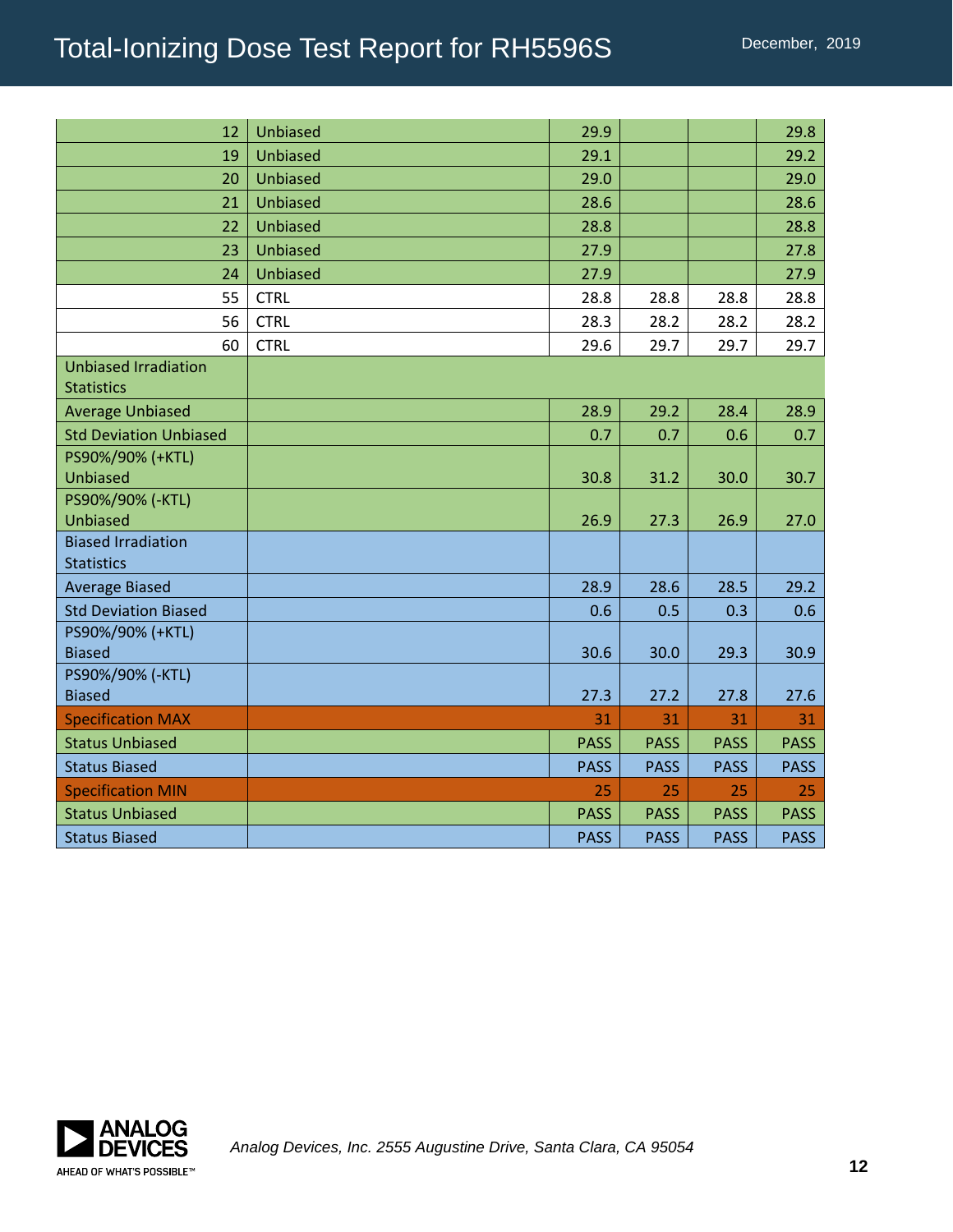

Figure 4.3 Output DC voltage Min at RF=off, EN=1.1V, Vcc=3.3V

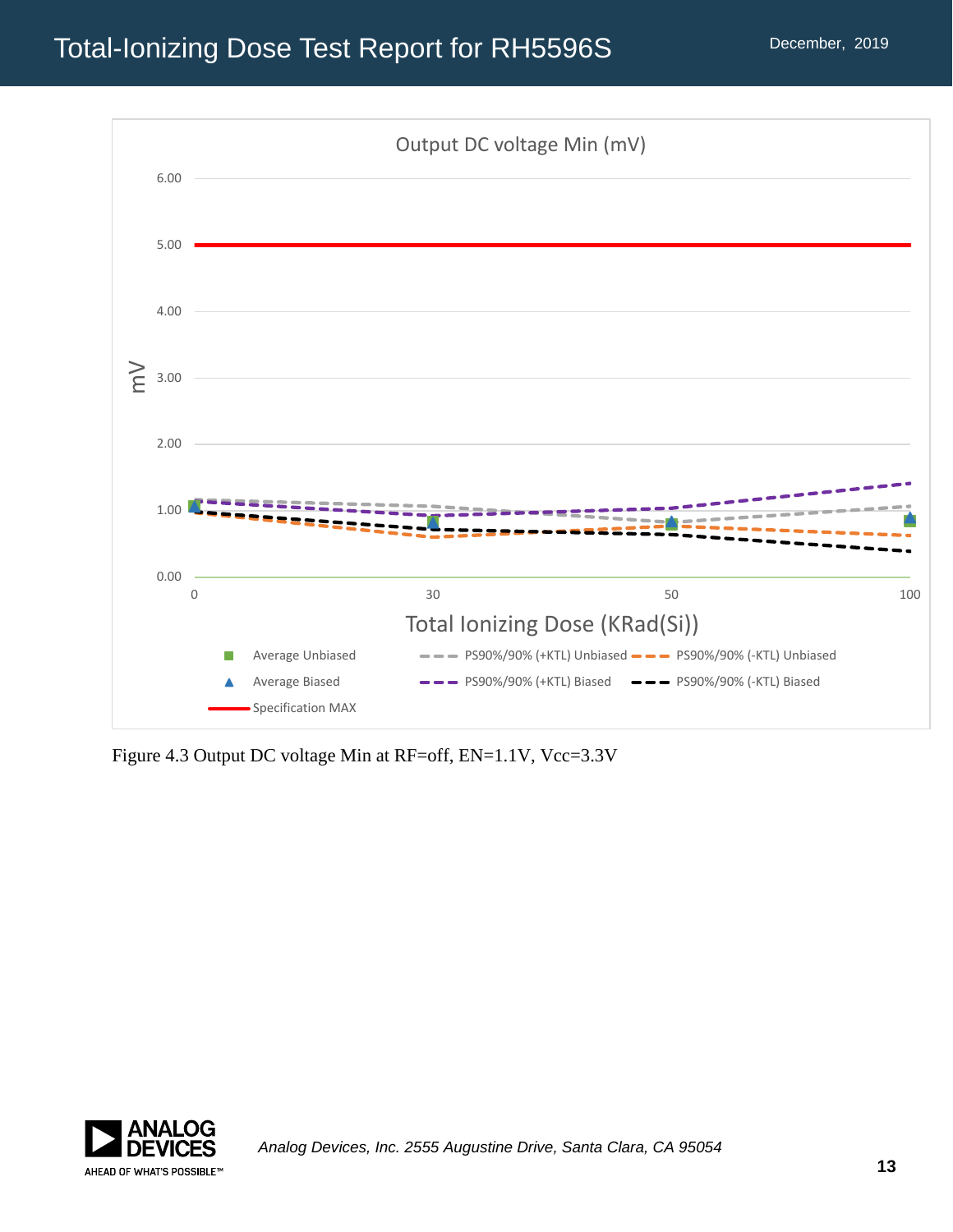Table 4.3 Raw data for Output DC voltage Min at RF=off, EN=1.1V, Vcc=3.3V versus total dose, including the statistical analysis, specification and the status of the testing (pass/fail)

| Parameter (T#36) | VOUT_RFIN=GND_EN=1.1V_VCC=3.3V | Total Dose (kRad(Si)) @ 50<br>Rad(Si)/s |      |      |      |
|------------------|--------------------------------|-----------------------------------------|------|------|------|
| Device #         | (mV)                           | 0                                       | 30   | 50   | 100  |
| 25               | <b>Biased</b>                  | 1.08                                    | 0.81 |      |      |
| 26               | <b>Biased</b>                  | 1.08                                    | 0.88 |      |      |
| 27               | <b>Biased</b>                  | 1.02                                    | 0.81 |      |      |
| 28               | <b>Biased</b>                  | 1.04                                    | 0.79 |      |      |
| 29               | <b>Unbiased</b>                | 1.05                                    | 0.80 |      |      |
| 30               | Unbiased                       | 1.05                                    | 0.76 |      |      |
| 31               | <b>Unbiased</b>                | 1.08                                    | 0.95 |      |      |
| 32               | <b>Unbiased</b>                | 1.11                                    | 0.83 |      |      |
| 33               | <b>Biased</b>                  | 1.07                                    |      | 0.94 |      |
| 34               | <b>Biased</b>                  | 1.07                                    |      | 0.78 |      |
| 35               | <b>Biased</b>                  | 1.03                                    |      | 0.80 |      |
| 36               | <b>Biased</b>                  | 1.07                                    |      | 0.84 |      |
| 37               | <b>Unbiased</b>                | 1.02                                    |      | 0.80 |      |
| 38               | <b>Unbiased</b>                | 1.05                                    |      | 0.79 |      |
| 39               | <b>Unbiased</b>                | 1.04                                    |      | 0.80 |      |
| 40               | <b>Unbiased</b>                | 1.06                                    |      | 0.81 |      |
| 1                | <b>Biased</b>                  | 1.07                                    |      |      | 1.44 |
| $\overline{2}$   | <b>Biased</b>                  | 1.08                                    |      |      | 1.04 |
| 3                | <b>Biased</b>                  | 1.12                                    |      |      | 0.80 |
| $\overline{4}$   | <b>Biased</b>                  | 1.02                                    |      |      | 0.82 |
| 5                | <b>Biased</b>                  | 1.04                                    |      |      | 0.75 |
| 6                | <b>Biased</b>                  | 1.09                                    |      |      | 0.80 |
| 13               | <b>Biased</b>                  | 1.09                                    |      |      | 0.89 |
| 14               | <b>Biased</b>                  | 1.05                                    |      |      | 0.81 |
| 15               | <b>Biased</b>                  | 1.06                                    |      |      | 0.95 |
| 16 <sup>1</sup>  | <b>Biased</b>                  | 1.04                                    |      |      | 0.81 |
| 17               | <b>Biased</b>                  | 1.10                                    |      |      | 0.82 |
| 18               | <b>Biased</b>                  | 1.12                                    |      |      | 0.88 |
| $\overline{7}$   | Unbiased                       | 1.05                                    |      |      | 0.79 |
| 8                | <b>Unbiased</b>                | 1.05                                    |      |      | 0.78 |
| 9                | <b>Unbiased</b>                | 1.11                                    |      |      | 0.79 |
| 10               | <b>Unbiased</b>                | 1.05                                    |      |      | 0.97 |
| 11               | <b>Unbiased</b>                | 1.15                                    |      |      | 0.98 |

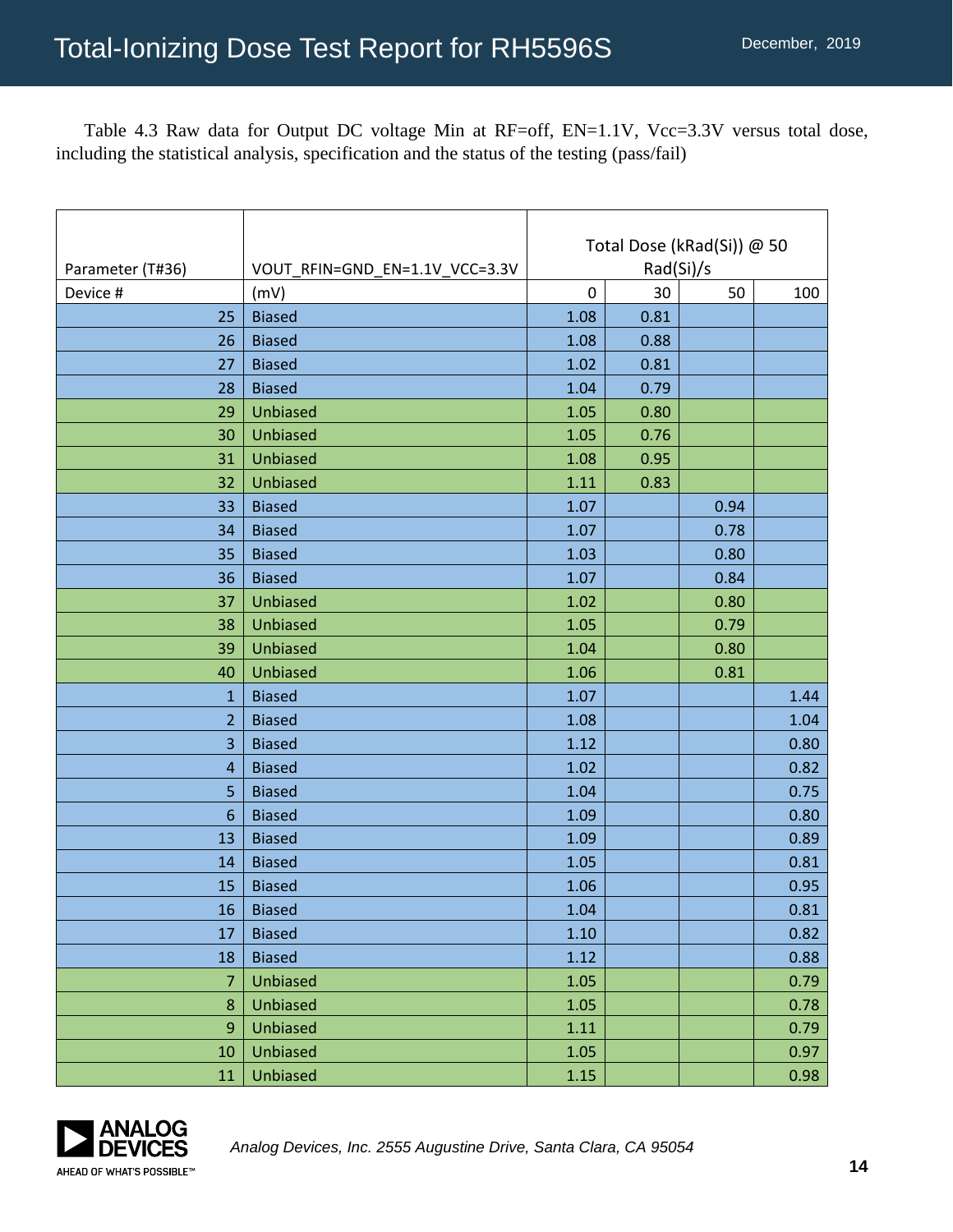# Total-Ionizing Dose Test Report for RH5596S

| 12                                               | <b>Unbiased</b> | 1.14        |             |             | 0.94        |
|--------------------------------------------------|-----------------|-------------|-------------|-------------|-------------|
| 19                                               | <b>Unbiased</b> | 1.08        |             |             | 0.93        |
| 20                                               | <b>Unbiased</b> | 1.08        |             |             | 0.79        |
| 21                                               | Unbiased        | 1.02        |             |             | 0.81        |
| 22                                               | Unbiased        | 1.08        |             |             | 0.84        |
| 23                                               | <b>Unbiased</b> | 1.07        |             |             | 0.78        |
| 24                                               | Unbiased        | 1.04        |             |             | 0.78        |
| 55                                               | <b>CTRL</b>     | 1.08        | 0.81        | 0.81        | 0.81        |
| 56                                               | <b>CTRL</b>     | 1.06        | 0.81        | 0.81        | 0.81        |
| 60                                               | <b>CTRL</b>     | 1.10        | 0.82        | 0.82        | 0.82        |
| <b>Unbiased Irradiation</b><br><b>Statistics</b> |                 |             |             |             |             |
| <b>Average Unbiased</b>                          |                 | 1.07        | 0.84        | 0.80        | 0.85        |
| <b>Std Deviation Unbiased</b>                    |                 | 0.04        | 0.08        | 0.01        | 0.08        |
| PS90%/90% (+KTL)<br>Unbiased                     |                 | 1.17        | 1.07        | 0.83        | 1.07        |
| PS90%/90% (-KTL)<br><b>Unbiased</b>              |                 | 0.97        | 0.60        | 0.77        | 0.63        |
| <b>Biased Irradiation</b><br><b>Statistics</b>   |                 |             |             |             |             |
| <b>Average Biased</b>                            |                 | 1.07        | 0.82        | 0.84        | 0.90        |
| <b>Std Deviation Biased</b>                      |                 | 0.03        | 0.04        | 0.07        | 0.19        |
| PS90%/90% (+KTL)<br><b>Biased</b>                |                 | 1.14        | 0.93        | 1.04        | 1.41        |
| PS90%/90% (-KTL)<br><b>Biased</b>                |                 | 0.99        | 0.72        | 0.64        | 0.39        |
| <b>Specification MAX</b>                         |                 | 5           | 5           | 5           | 5           |
| <b>Status Unbiased</b>                           |                 | <b>PASS</b> | <b>PASS</b> | <b>PASS</b> | <b>PASS</b> |
| <b>Status Biased</b>                             |                 | <b>PASS</b> | <b>PASS</b> | <b>PASS</b> | <b>PASS</b> |
| <b>Specification MIN</b>                         |                 |             |             |             |             |
| <b>Status Unbiased</b>                           |                 | <b>PASS</b> | <b>PASS</b> | <b>PASS</b> | <b>PASS</b> |
| <b>Status Biased</b>                             |                 | <b>PASS</b> | <b>PASS</b> | <b>PASS</b> | <b>PASS</b> |

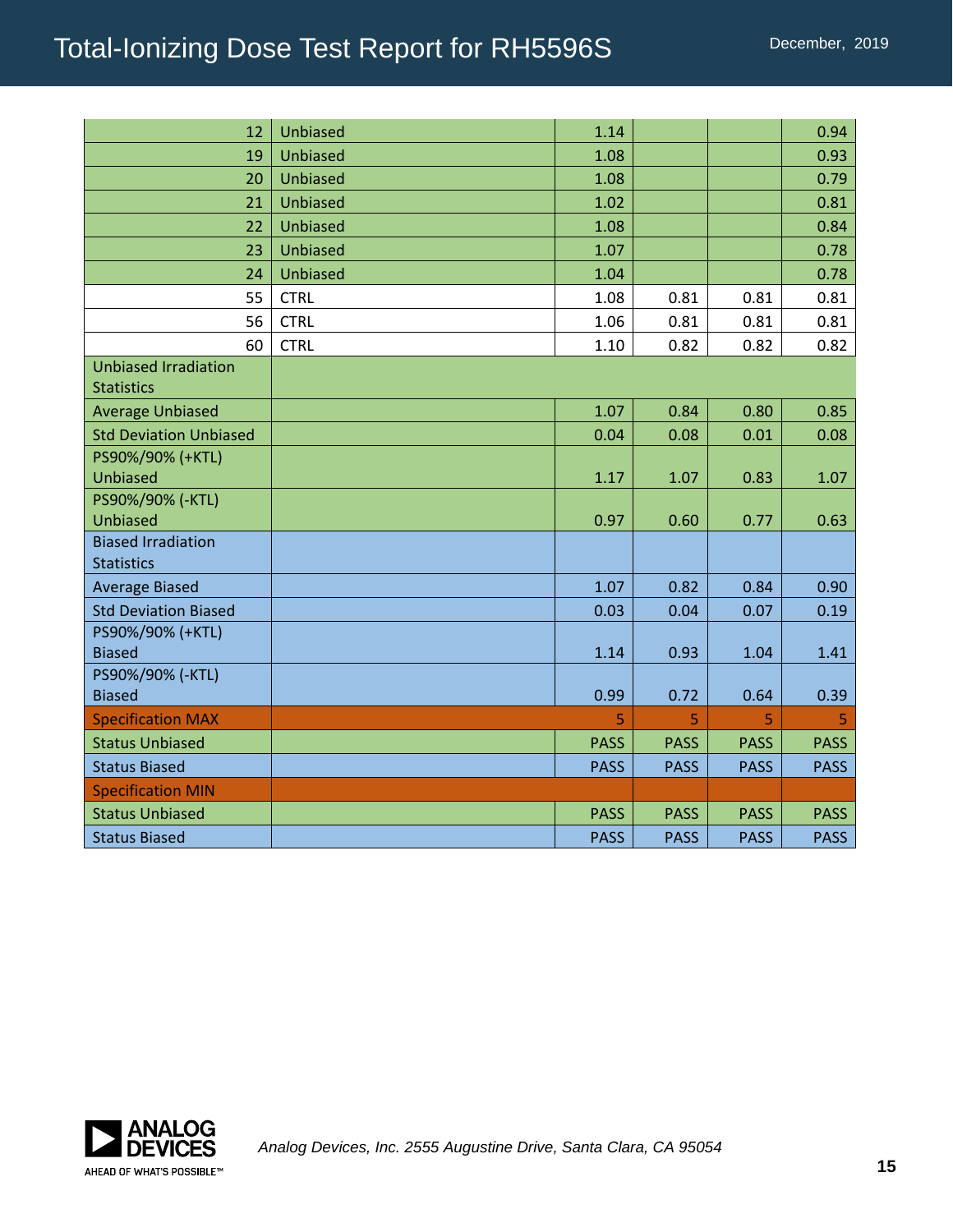

Figure 4.4 Output DC voltage Max at RF=10dBm, EN=1.1V, Vcc=3.3V

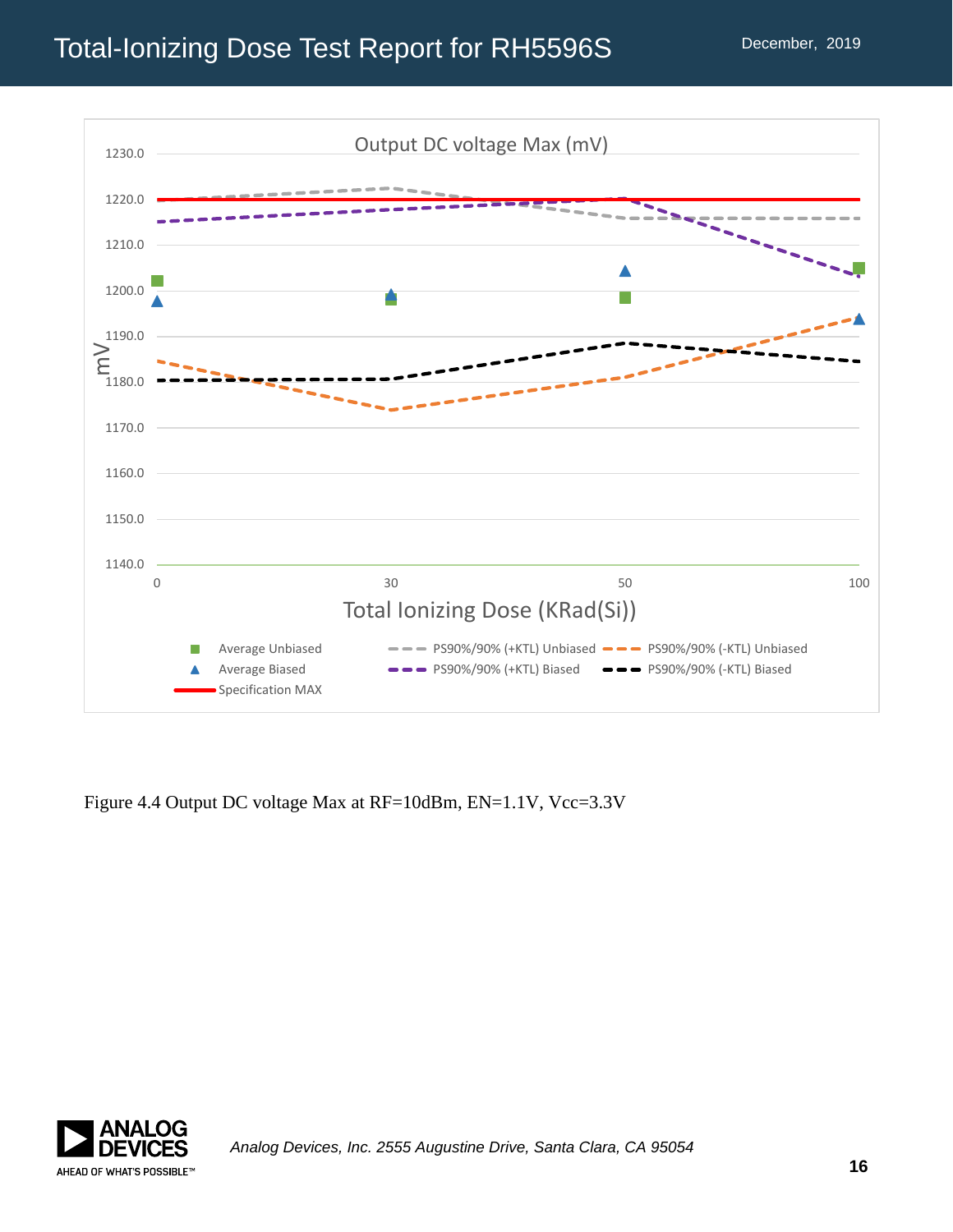Table 4.4 Raw data for output DC voltage Max at RF=10dBm, EN=1.1V, Vcc=3.3V versus total dose, including the statistical analysis, specification and the status of the testing (pass/fail)

| Parameter (T#58.1) | VOUT_PIN=10DBM_2.14GHZ_VCC=3.3V | Total Dose (kRad(Si)) @ 50 Rad(Si)/s |        |        |        |
|--------------------|---------------------------------|--------------------------------------|--------|--------|--------|
| Device #           | (mV)                            | 0                                    | 30     | 50     | 100    |
| 25                 | <b>Biased</b>                   | 1207.6                               | 1207.3 |        |        |
| 26                 | <b>Biased</b>                   | 1201.3                               | 1200.8 |        |        |
| 27                 | <b>Biased</b>                   | 1191.9                               | 1190.9 |        |        |
| 28                 | <b>Biased</b>                   | 1198.4                               | 1198.0 |        |        |
| 29                 | Unbiased                        | 1189.5                               | 1189.4 |        |        |
| 30                 | Unbiased                        | 1193.3                               | 1191.9 |        |        |
| 31                 | Unbiased                        | 1206.3                               | 1206.1 |        |        |
| 32                 | Unbiased                        | 1205.9                               | 1205.6 |        |        |
| 33                 | <b>Biased</b>                   | 1211.3                               |        | 1210.6 |        |
| 34                 | <b>Biased</b>                   | 1200.6                               |        | 1200.0 |        |
| 35                 | <b>Biased</b>                   | 1199.2                               |        | 1199.1 |        |
| 36                 | <b>Biased</b>                   | 1209.1                               |        | 1208.0 |        |
| 37                 | <b>Unbiased</b>                 | 1204.4                               |        | 1204.5 |        |
| 38                 | Unbiased                        | 1197.1                               |        | 1197.0 |        |
| 39                 | Unbiased                        | 1203.3                               |        | 1202.4 |        |
| 40                 | Unbiased                        | 1191.3                               |        | 1190.3 |        |
| $\mathbf{1}$       | <b>Biased</b>                   | 1194.6                               |        |        | 1195.7 |
| $\overline{2}$     | <b>Biased</b>                   | 1193.2                               |        |        | 1192.7 |
| 3                  | <b>Biased</b>                   | 1188.6                               |        |        | 1186.8 |
| 4                  | <b>Biased</b>                   | 1197.5                               |        |        | 1197.2 |
| 5                  | <b>Biased</b>                   | 1194.6                               |        |        | 1194.0 |
| 6                  | <b>Biased</b>                   | 1194.6                               |        |        | 1195.1 |
| 13                 | <b>Biased</b>                   | 1193.9                               |        |        | 1192.7 |
| 14                 | <b>Biased</b>                   | 1195.5                               |        |        | 1195.2 |
| 15                 | <b>Biased</b>                   | 1199.6                               |        |        | 1197.9 |
| 16                 | <b>Biased</b>                   | 1198.3                               |        |        | 1197.9 |
| 17                 | <b>Biased</b>                   | 1194.0                               |        |        | 1192.6 |
| 18                 | <b>Biased</b>                   | 1190.4                               |        |        | 1189.0 |
| 7                  | <b>Unbiased</b>                 | 1212.0                               |        |        | 1211.3 |
| 8                  | <b>Unbiased</b>                 | 1207.1                               |        |        | 1206.8 |
| 9                  | Unbiased                        | 1208.8                               |        |        | 1207.4 |
| 10                 | Unbiased                        | 1207.5                               |        |        | 1206.3 |
| 11                 | <b>Unbiased</b>                 | 1202.6                               |        |        | 1202.2 |

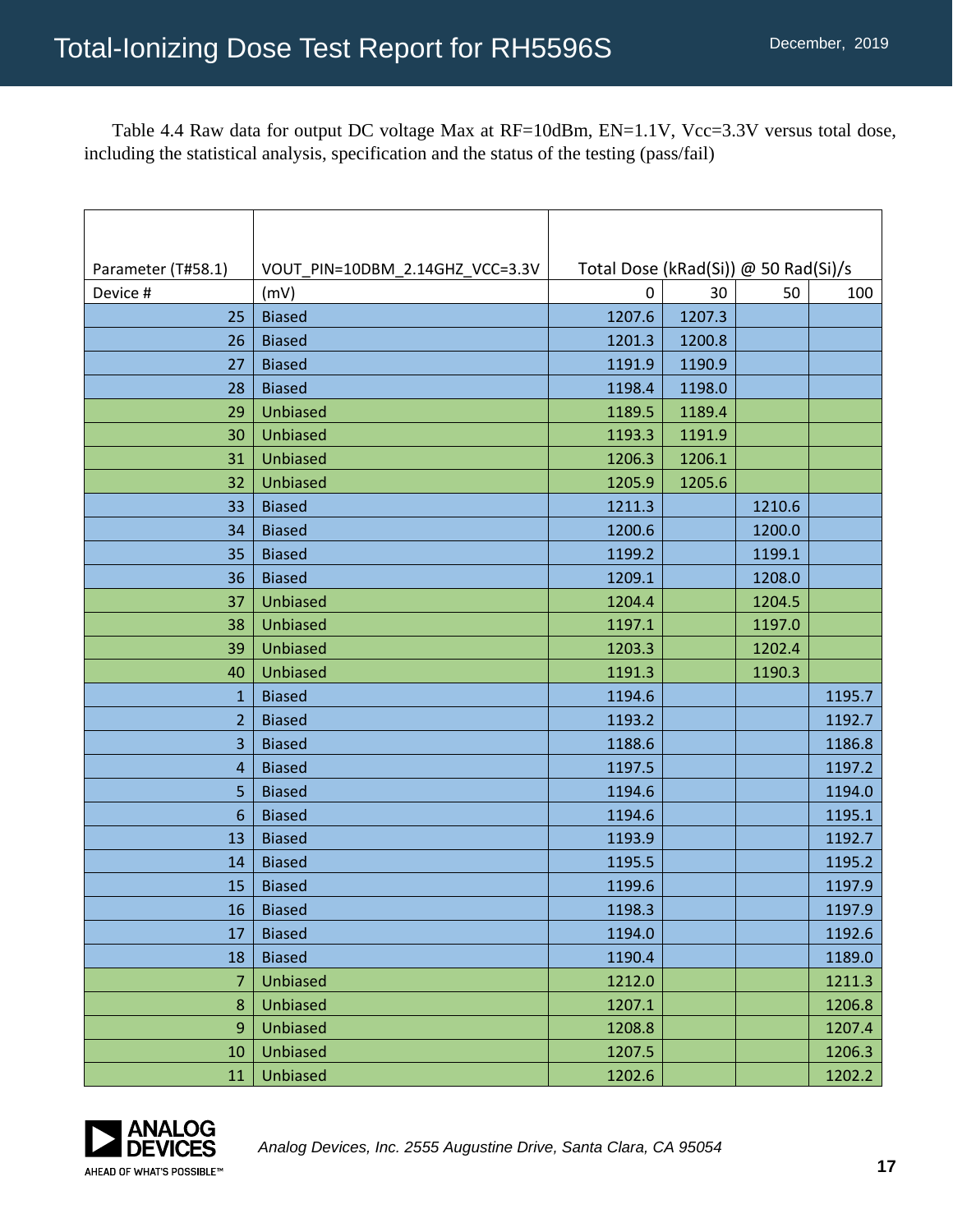| 12                                               | <b>Unbiased</b> | 1205.7      |             |             | 1205.8      |
|--------------------------------------------------|-----------------|-------------|-------------|-------------|-------------|
| 19                                               | Unbiased        | 1207.4      |             |             | 1206.5      |
| 20                                               | Unbiased        | 1202.7      |             |             | 1201.9      |
| 21                                               | <b>Unbiased</b> | 1204.7      |             |             | 1204.3      |
| 22                                               | <b>Unbiased</b> | 1205.1      |             |             | 1205.2      |
| 23                                               | <b>Unbiased</b> | 1195.9      |             |             | 1195.4      |
| 24                                               | Unbiased        | 1208.3      |             |             | 1208.0      |
| 55                                               | <b>CTRL</b>     | 1201.4      | 1199.7      | 1199.7      | 1199.7      |
| 56                                               | <b>CTRL</b>     | 1192.6      | 1192.3      | 1192.3      | 1192.3      |
| 60                                               | <b>CTRL</b>     | 1209.6      | 1209.2      | 1209.2      | 1209.2      |
| <b>Unbiased Irradiation</b><br><b>Statistics</b> |                 |             |             |             |             |
| <b>Average Unbiased</b>                          |                 | 1202.2      | 1198.2      | 1198.5      | 1205.1      |
| <b>Std Deviation</b>                             |                 |             |             |             |             |
| <b>Unbiased</b>                                  |                 | 6.4         | 8.9         | 6.3         | 4.0         |
| PS90%/90% (+KTL)                                 |                 |             |             |             |             |
| <b>Unbiased</b>                                  |                 | 1219.8      | 1222.5      | 1215.9      | 1215.9      |
| PS90%/90% (-KTL)<br><b>Unbiased</b>              |                 | 1184.7      | 1173.9      | 1181.1      | 1194.2      |
| <b>Biased Irradiation</b>                        |                 |             |             |             |             |
| <b>Statistics</b>                                |                 |             |             |             |             |
| <b>Average Biased</b>                            |                 | 1197.8      | 1199.3      | 1204.4      | 1193.9      |
| <b>Std Deviation Biased</b>                      |                 | 6.3         | 6.8         | 5.8         | 3.4         |
| PS90%/90% (+KTL)                                 |                 |             |             |             |             |
| <b>Biased</b>                                    |                 | 1215.2      | 1217.8      | 1220.3      | 1203.2      |
| PS90%/90% (-KTL)                                 |                 |             |             |             |             |
| <b>Biased</b>                                    |                 | 1180.4      | 1180.7      | 1188.6      | 1184.6      |
| <b>Specification MAX</b>                         |                 | 1220        | 1220        | 1220        | 1220        |
| <b>Status Unbiased</b>                           |                 | <b>PASS</b> | <b>PASS</b> | <b>PASS</b> | <b>PASS</b> |
| <b>Status Biased</b>                             |                 | <b>PASS</b> | <b>PASS</b> | <b>PASS</b> | <b>PASS</b> |
| <b>Specification MIN</b>                         |                 |             |             |             |             |
| <b>Status Unbiased</b>                           |                 | <b>PASS</b> | <b>PASS</b> | <b>PASS</b> | <b>PASS</b> |
| <b>Status Biased</b>                             |                 | <b>PASS</b> | <b>PASS</b> | <b>PASS</b> | <b>PASS</b> |

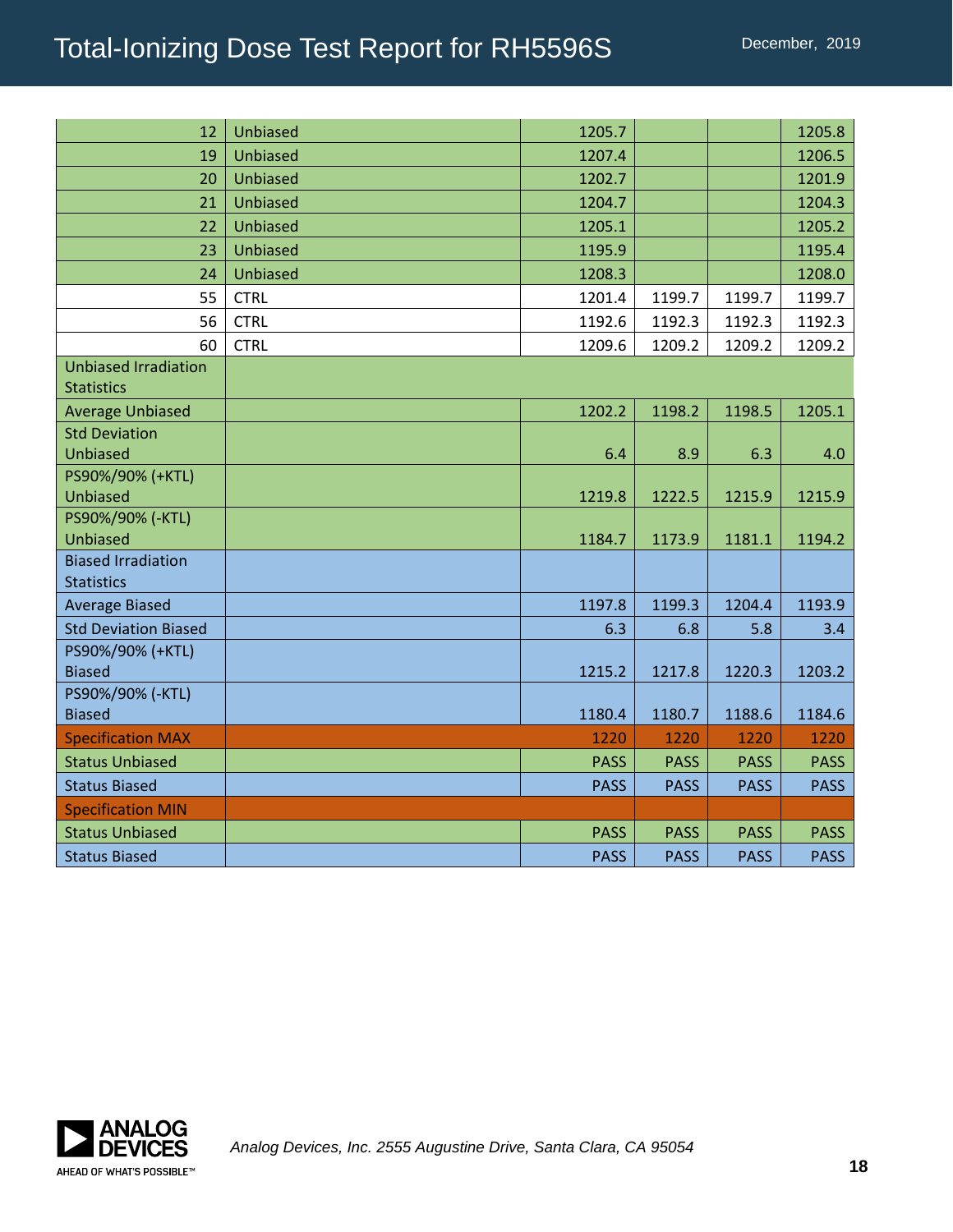

Figure 4.5 EN pin input current at EN=Vcc=3.6V

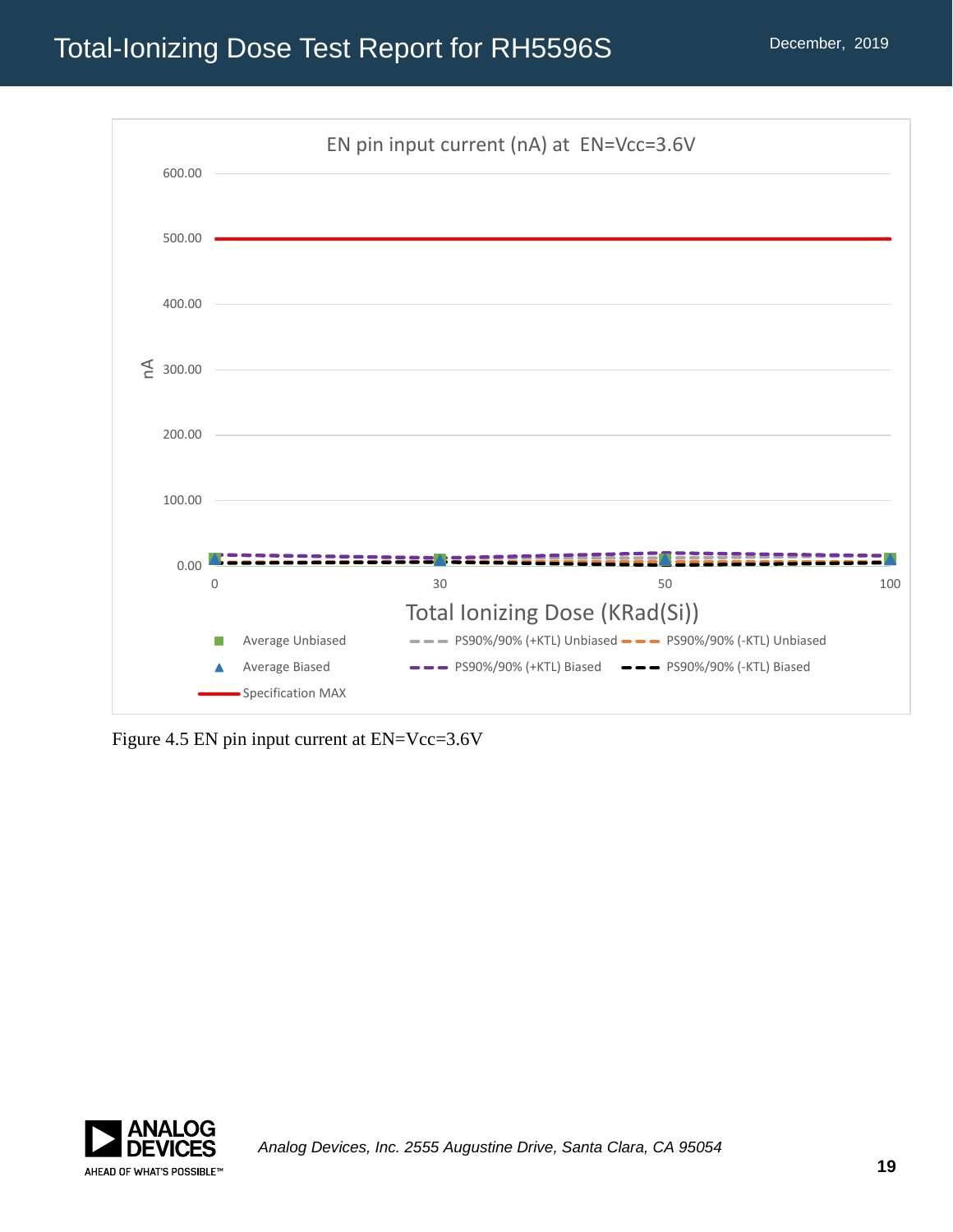Table 4.5 Raw data for EN pin input current at EN=Vcc=3.6V versus total dose, including the statistical analysis, specification and the status of the testing (pass/fail)

| Parameter (T#32) | EN_IIH_EN=3.6V_VCC=3.6V | Total Dose (kRad(Si)) @ 50 Rad(Si)/s |       |       |       |
|------------------|-------------------------|--------------------------------------|-------|-------|-------|
| Device #         | (nA)                    | 0                                    | 30    | 50    | 100   |
| 25               | <b>Biased</b>           | 8.29                                 | 11.08 |       |       |
| 26               | <b>Biased</b>           | 9.59                                 | 8.74  |       |       |
| 27               | <b>Biased</b>           | 8.18                                 | 8.92  |       |       |
| 28               | <b>Biased</b>           | 10.01                                | 8.85  |       |       |
| 29               | <b>Unbiased</b>         | 8.59                                 | 8.60  |       |       |
| 30               | Unbiased                | 12.51                                | 10.75 |       |       |
| 31               | Unbiased                | 10.19                                | 10.79 |       |       |
| 32               | Unbiased                | 8.33                                 | 9.22  |       |       |
| 33               | <b>Biased</b>           | 13.98                                |       | 9.51  |       |
| 34               | <b>Biased</b>           | 14.07                                |       | 16.04 |       |
| 35               | <b>Biased</b>           | 12.87                                |       | 8.93  |       |
| 36               | <b>Biased</b>           | 9.34                                 |       | 9.22  |       |
| 37               | Unbiased                | 13.52                                |       | 9.67  |       |
| 38               | Unbiased                | 13.72                                |       | 8.72  |       |
| 39               | Unbiased                | 9.40                                 |       | 10.95 |       |
| 40               | Unbiased                | 13.57                                |       | 8.66  |       |
| $\mathbf{1}$     | <b>Biased</b>           | 10.78                                |       |       | 9.42  |
| $\overline{2}$   | <b>Biased</b>           | 8.51                                 |       |       | 9.66  |
| 3                | <b>Biased</b>           | 9.10                                 |       |       | 9.19  |
| $\overline{4}$   | <b>Biased</b>           | 12.78                                |       |       | 10.69 |
| 5                | <b>Biased</b>           | 8.99                                 |       |       | 11.45 |
| 6                | <b>Biased</b>           | 12.70                                |       |       | 11.14 |
| 13               | <b>Biased</b>           | 9.02                                 |       |       | 9.02  |
| 14               | <b>Biased</b>           | 8.05                                 |       |       | 8.05  |
| 15               | <b>Biased</b>           | 12.49                                |       |       | 12.49 |
| 16               | <b>Biased</b>           | 13.52                                |       |       | 13.52 |
| 17               | <b>Biased</b>           | 8.42                                 |       |       | 8.42  |
| 18               | <b>Biased</b>           | 13.66                                |       |       | 13.66 |
| $\overline{7}$   | Unbiased                | 10.14                                |       |       | 10.14 |
| 8                | Unbiased                | 13.74                                |       |       | 13.74 |
| 9                | Unbiased                | 11.65                                |       |       | 11.65 |
| 10               | Unbiased                | 12.65                                |       |       | 12.65 |
| 11               | Unbiased                | 13.48                                |       |       | 13.48 |
| 12               | Unbiased                | 14.12                                |       |       | 14.12 |

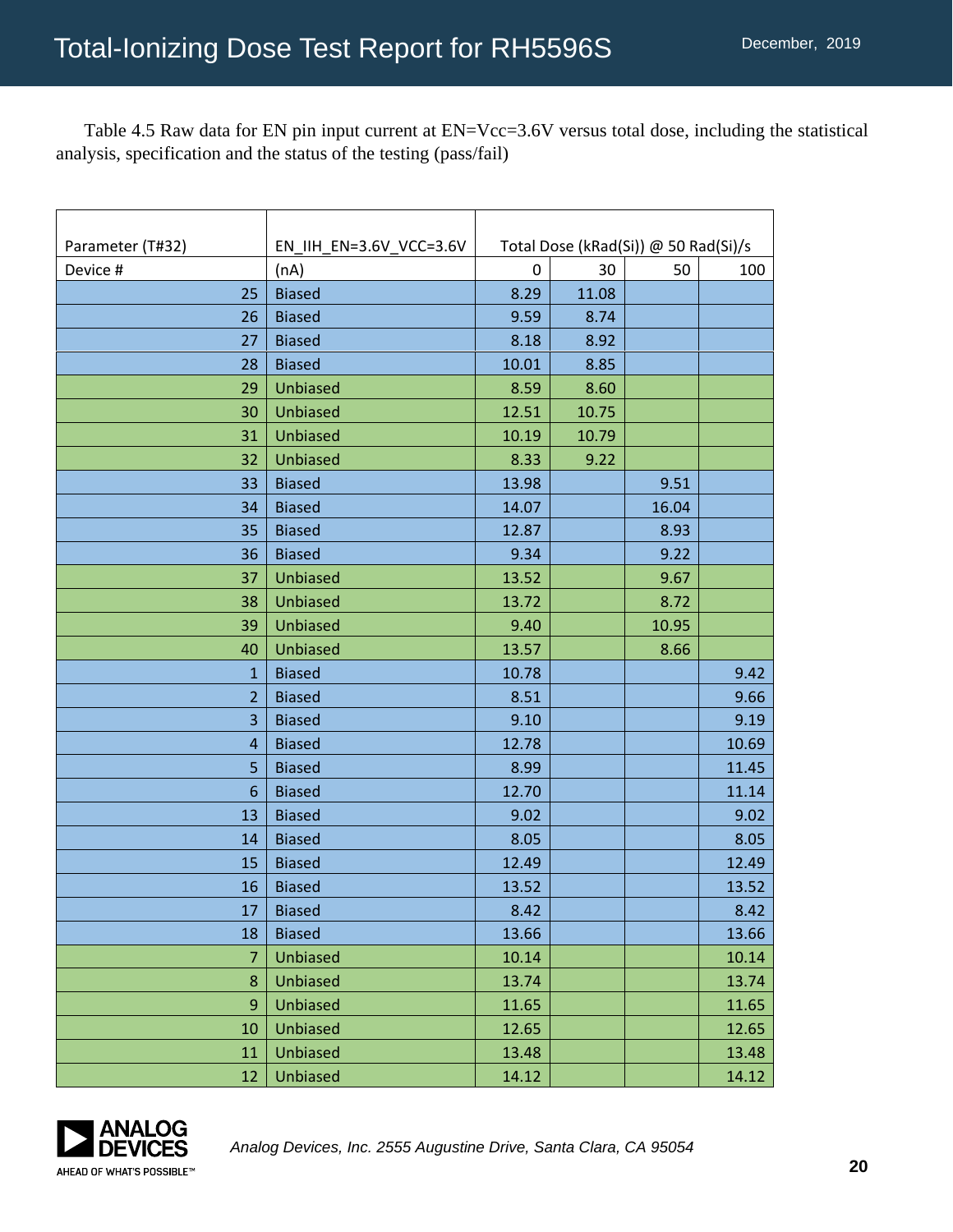| 19                                               | Unbiased        | 8.96        |             |             | 9.59        |
|--------------------------------------------------|-----------------|-------------|-------------|-------------|-------------|
| 20                                               | Unbiased        | 12.36       |             |             | 11.75       |
| 21                                               | <b>Unbiased</b> | 14.07       |             |             | 9.94        |
| 22                                               | <b>Unbiased</b> | 14.03       |             |             | 9.57        |
| 23                                               | Unbiased        | 8.54        |             |             | 8.97        |
| 24                                               | Unbiased        | 7.99        |             |             | 11.15       |
| 55                                               | <b>CTRL</b>     | 13.51       | 10.37       | 10.37       | 10.37       |
| 56                                               | <b>CTRL</b>     | 9.85        | 11.24       | 11.24       | 11.24       |
| 60                                               | <b>CTRL</b>     | 7.93        | 9.22        | 9.22        | 9.22        |
| <b>Unbiased Irradiation</b><br><b>Statistics</b> |                 |             |             |             |             |
| <b>Average Unbiased</b>                          |                 | 11.67       | 9.84        | 9.50        | 11.40       |
| <b>Std Deviation Unbiased</b>                    |                 | 2.14        | 1.10        | 1.07        | 1.79        |
| PS90%/90% (+KTL)                                 |                 |             |             |             |             |
| <b>Unbiased</b>                                  |                 | 17.54       | 12.87       | 12.44       | 16.30       |
| PS90%/90% (-KTL)                                 |                 |             |             |             |             |
| <b>Unbiased</b>                                  |                 | 5.81        | 6.81        | 6.56        | 6.49        |
| <b>Biased Irradiation Statistics</b>             |                 |             |             |             |             |
| <b>Average Biased</b>                            |                 | 10.98       | 9.40        | 10.93       | 10.56       |
| <b>Std Deviation Biased</b>                      |                 | 2.32        | 1.12        | 3.42        | 1.92        |
| PS90%/90% (+KTL) Biased                          |                 | 17.34       | 12.48       | 20.30       | 15.82       |
| PS90%/90% (-KTL) Biased                          |                 | 4.61        | 6.31        | 1.56        | 5.30        |
| <b>Specification MAX</b>                         |                 | 500         | 500         | 500         | 500         |
| <b>Status Unbiased</b>                           |                 | <b>PASS</b> | <b>PASS</b> | <b>PASS</b> | <b>PASS</b> |
| <b>Status Biased</b>                             |                 | <b>PASS</b> | <b>PASS</b> | <b>PASS</b> | <b>PASS</b> |
| <b>Specification MIN</b>                         |                 |             |             |             |             |
| <b>Status Unbiased</b>                           |                 | <b>PASS</b> | <b>PASS</b> | <b>PASS</b> | <b>PASS</b> |
| <b>Status Biased</b>                             |                 | <b>PASS</b> | <b>PASS</b> | <b>PASS</b> | <b>PASS</b> |

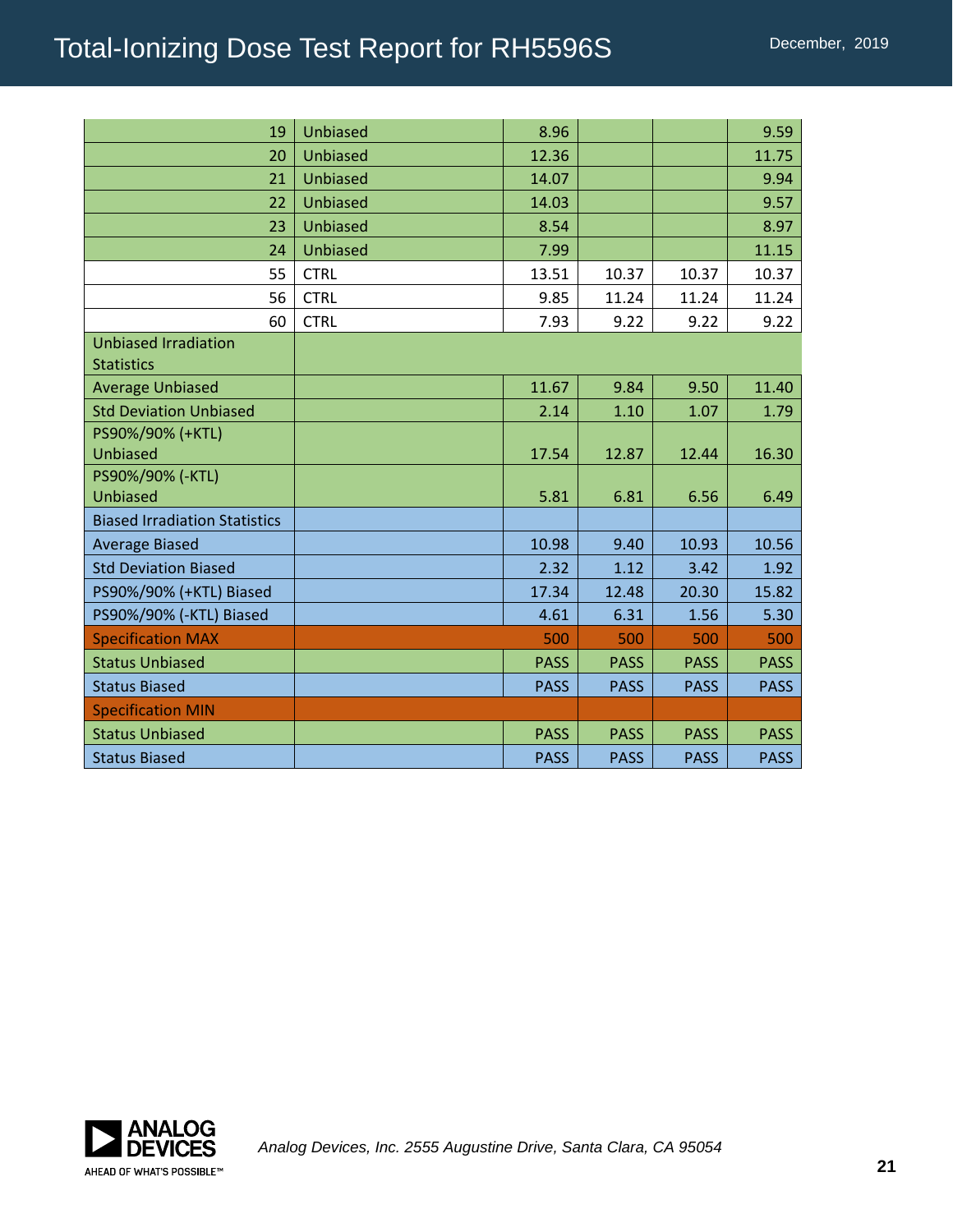

Figure 4.6 Slope at 2140 MHz CW input

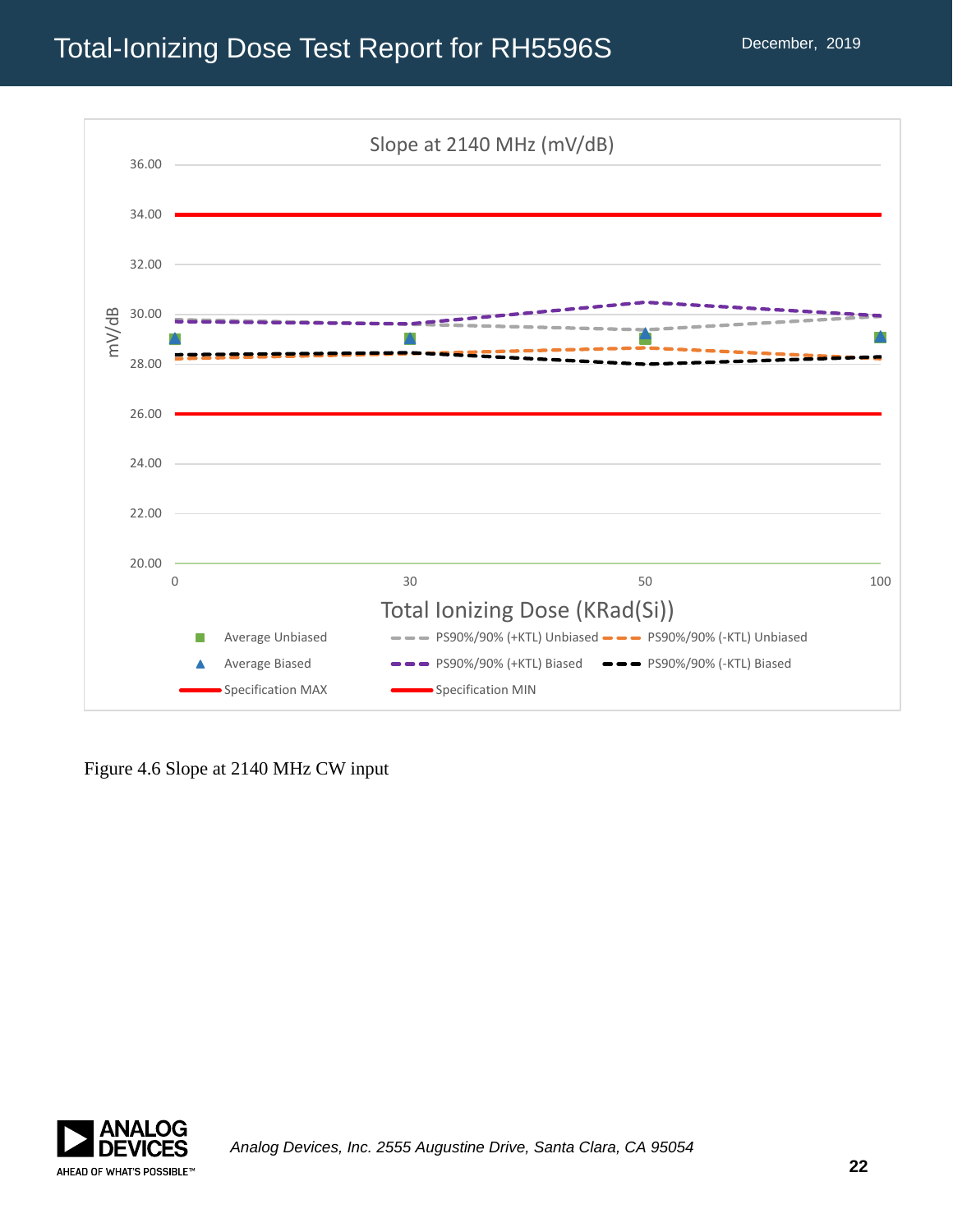Table 4.6 Raw data for Slope at 2140 MHz CW input versus total dose, including the statistical analysis, specification and the status of the testing (pass/fail)

| Parameter (T#76) | H_SLOPE_2.14GHZ_MV/DB | Total Dose (kRad(Si)) @ 50 Rad(Si)/s |       |       |       |  |
|------------------|-----------------------|--------------------------------------|-------|-------|-------|--|
| Device #         | (mV/dB)               | 0                                    | 30    | 50    | 100   |  |
| 25               | <b>Biased</b>         | 28.86                                | 28.94 |       |       |  |
| 26               | <b>Biased</b>         | 28.89                                | 29.09 |       |       |  |
| 27               | <b>Biased</b>         | 29.10                                | 29.32 |       |       |  |
| 28               | <b>Biased</b>         | 28.86                                | 28.83 |       |       |  |
| 29               | Unbiased              | 28.85                                | 28.81 |       |       |  |
| 30               | Unbiased              | 28.78                                | 28.86 |       |       |  |
| 31               | Unbiased              | 29.00                                | 29.22 |       |       |  |
| 32               | Unbiased              | 29.18                                | 29.19 |       |       |  |
| 33               | <b>Biased</b>         | 29.64                                |       | 29.92 |       |  |
| 34               | <b>Biased</b>         | 28.97                                |       | 29.00 |       |  |
| 35               | <b>Biased</b>         | 28.92                                |       | 29.11 |       |  |
| 36               | <b>Biased</b>         | 28.90                                |       | 28.95 |       |  |
| 37               | Unbiased              | 28.97                                |       | 29.02 |       |  |
| 38               | Unbiased              | 29.02                                |       | 29.17 |       |  |
| 39               | Unbiased              | 28.82                                |       | 29.05 |       |  |
| 40               | Unbiased              | 28.72                                |       | 28.85 |       |  |
| $\mathbf{1}$     | <b>Biased</b>         | 29.33                                |       |       | 29.59 |  |
| 2                | <b>Biased</b>         | 28.74                                |       |       | 28.69 |  |
| 3                | <b>Biased</b>         | 29.13                                |       |       | 29.32 |  |
| 4                | <b>Biased</b>         | 28.67                                |       |       | 28.72 |  |
| 5                | <b>Biased</b>         | 29.14                                |       |       | 29.08 |  |
| 6                | <b>Biased</b>         | 28.80                                |       |       | 28.97 |  |
| 13               | <b>Biased</b>         | 29.09                                |       |       | 29.06 |  |
| 14               | <b>Biased</b>         | 29.24                                |       |       | 29.59 |  |
| 15               | <b>Biased</b>         | 29.19                                |       |       | 29.41 |  |
| 16               | <b>Biased</b>         | 28.78                                |       |       | 29.01 |  |
| 17               | <b>Biased</b>         | 28.92                                |       |       | 28.92 |  |
| 18               | <b>Biased</b>         | 29.14                                |       |       | 29.11 |  |
| 7                | <b>Unbiased</b>       | 28.87                                |       |       | 28.88 |  |
| 8                | Unbiased              | 29.22                                |       |       | 29.23 |  |
| 9                | Unbiased              | 29.30                                |       |       | 29.21 |  |
| 10               | <b>Unbiased</b>       | 28.92                                |       |       | 29.19 |  |
| 11               | Unbiased              | 29.01                                |       |       | 28.98 |  |
| 12               | Unbiased              | 28.91                                |       |       | 28.84 |  |

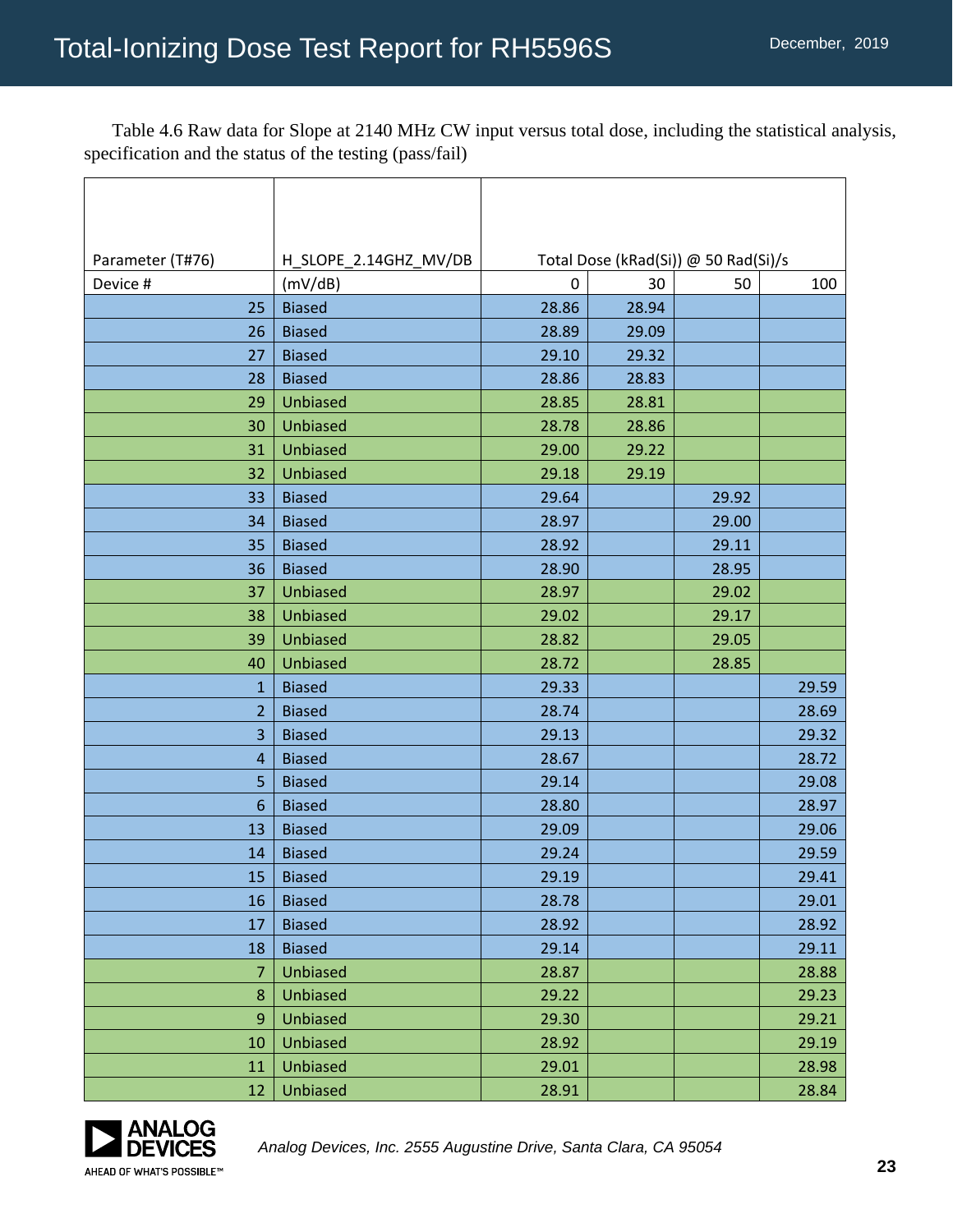| 19                            | Unbiased        | 29.67       |             |             | 29.89       |
|-------------------------------|-----------------|-------------|-------------|-------------|-------------|
| 20                            | <b>Unbiased</b> | 28.79       |             |             | 28.77       |
| 21                            | <b>Unbiased</b> | 28.67       |             |             | 28.83       |
| 22                            | <b>Unbiased</b> | 28.88       |             |             | 29.12       |
| 23                            | <b>Unbiased</b> | 29.13       |             |             | 29.13       |
| 24                            | <b>Unbiased</b> | 28.85       |             |             | 28.80       |
| 55                            | <b>CTRL</b>     | 28.93       | 28.89       | 28.89       | 28.89       |
| 56                            | <b>CTRL</b>     | 29.23       | 29.33       | 29.33       | 29.33       |
| 60                            | <b>CTRL</b>     | 29.51       | 29.47       | 29.47       | 29.47       |
| <b>Unbiased Irradiation</b>   |                 |             |             |             |             |
| <b>Statistics</b>             |                 |             |             |             |             |
| <b>Average Unbiased</b>       |                 | 29.01       | 29.02       | 29.02       | 29.07       |
| <b>Std Deviation Unbiased</b> |                 | 0.29        | 0.22        | 0.13        | 0.31        |
| PS90%/90% (+KTL)              |                 |             |             |             |             |
| Unbiased                      |                 | 29.79       | 29.61       | 29.38       | 29.92       |
| PS90%/90% (-KTL)<br>Unbiased  |                 |             |             |             |             |
| <b>Biased Irradiation</b>     |                 | 28.22       | 28.43       | 28.66       | 28.23       |
| <b>Statistics</b>             |                 |             |             |             |             |
| <b>Average Biased</b>         |                 | 29.05       | 29.04       | 29.24       | 29.12       |
| <b>Std Deviation Biased</b>   |                 | 0.24        | 0.21        | 0.45        | 0.30        |
| PS90%/90% (+KTL)              |                 |             |             |             |             |
| <b>Biased</b>                 |                 | 29.71       | 29.62       | 30.49       | 29.95       |
| PS90%/90% (-KTL)              |                 |             |             |             |             |
| <b>Biased</b>                 |                 | 28.38       | 28.46       | 28.00       | 28.30       |
| <b>Specification MAX</b>      |                 | 34          | 34          | 34          | 34          |
| <b>Status Unbiased</b>        |                 | <b>PASS</b> | <b>PASS</b> | <b>PASS</b> | <b>PASS</b> |
| <b>Status Biased</b>          |                 | <b>PASS</b> | <b>PASS</b> | <b>PASS</b> | <b>PASS</b> |
| <b>Specification MIN</b>      |                 | 26          | 26          | 26          | 26          |
| <b>Status Unbiased</b>        |                 | <b>PASS</b> | <b>PASS</b> | <b>PASS</b> | <b>PASS</b> |
| <b>Status Biased</b>          |                 | <b>PASS</b> | <b>PASS</b> | <b>PASS</b> | <b>PASS</b> |

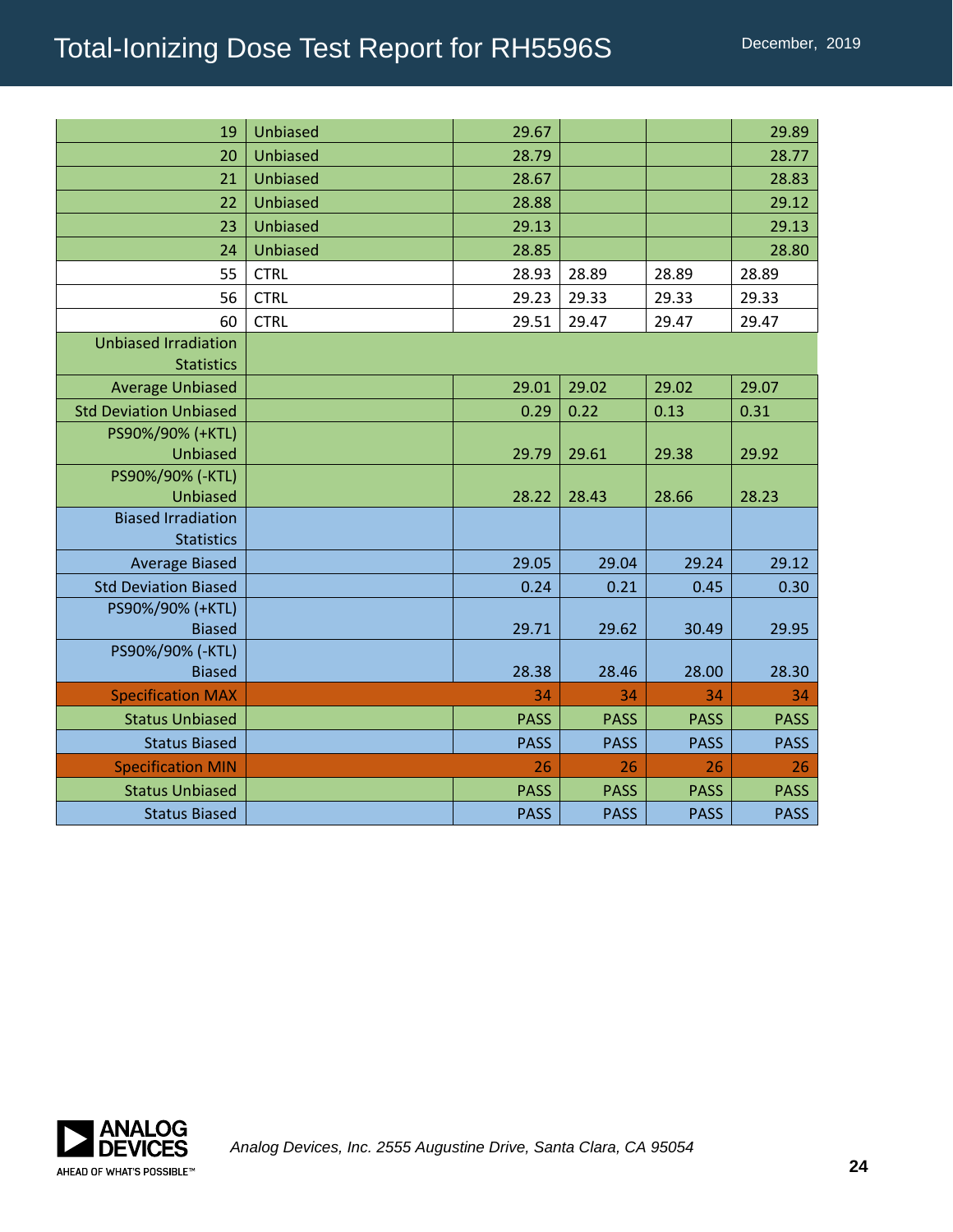

Figure 4.7 Intercept at 2140 MHz CW input

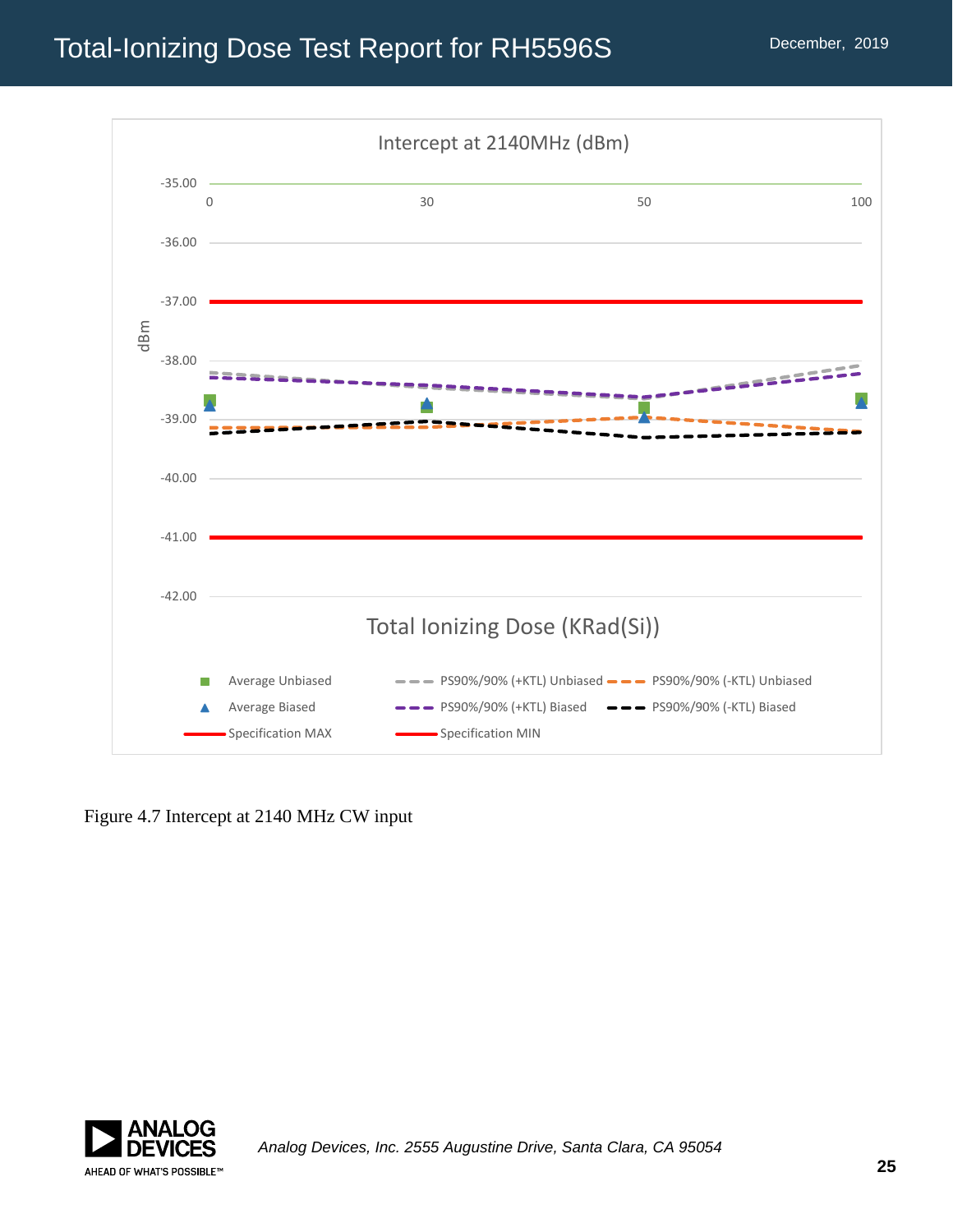Table 4.7 Raw data for Slope at Intercept at 2140 MHz CW input versus total dose, including the statistical analysis, specification and the status of the testing (pass/fail)

| Parameter (T#77) | H INTERCEPT 2.14GHZ DBM | Total Dose (kRad(Si)) @ 50 Rad(Si)/s |          |          |          |
|------------------|-------------------------|--------------------------------------|----------|----------|----------|
| Device #         | (dBm)                   | 0                                    | 30       | 50       | 100      |
| 25               | <b>Biased</b>           | $-38.65$                             | $-38.66$ |          |          |
| 26               | <b>Biased</b>           | $-38.61$                             | $-38.61$ |          |          |
| 27               | <b>Biased</b>           | $-38.84$                             | $-38.86$ |          |          |
| 28               | <b>Biased</b>           | $-38.63$                             | $-38.76$ |          |          |
| 29               | <b>Unbiased</b>         | $-38.77$                             | $-38.88$ |          |          |
| 30               | <b>Unbiased</b>         | $-38.77$                             | $-38.91$ |          |          |
| 31               | <b>Unbiased</b>         | $-38.74$                             | $-38.70$ |          |          |
| 32               | <b>Unbiased</b>         | $-38.63$                             | $-38.67$ |          |          |
| 33               | <b>Biased</b>           | $-38.96$                             |          | $-38.96$ |          |
| 34               | <b>Biased</b>           | $-38.79$                             |          | $-38.85$ |          |
| 35               | <b>Biased</b>           | $-39.11$                             |          | $-39.13$ |          |
| 36               | <b>Biased</b>           | $-38.81$                             |          | $-38.89$ |          |
| 37               | <b>Unbiased</b>         | $-38.72$                             |          | $-38.79$ |          |
| 38               | <b>Unbiased</b>         | $-38.81$                             |          | $-38.83$ |          |
| 39               | <b>Unbiased</b>         | $-38.88$                             |          | $-38.86$ |          |
| 40               | Unbiased                | $-38.66$                             |          | $-38.73$ |          |
| $\mathbf 1$      | <b>Biased</b>           | $-38.76$                             |          |          | $-38.54$ |
| $\overline{2}$   | <b>Biased</b>           | $-38.44$                             |          |          | $-38.50$ |
| 3                | <b>Biased</b>           | $-38.85$                             |          |          | $-38.77$ |
| 4                | <b>Biased</b>           | $-38.98$                             |          |          | $-39.04$ |
| 5                | <b>Biased</b>           | $-38.81$                             |          |          | $-38.89$ |
| $6\phantom{1}6$  | <b>Biased</b>           | $-38.69$                             |          |          | $-38.63$ |
| 13               | <b>Biased</b>           | $-38.51$                             |          |          | $-38.59$ |
| 14               | <b>Biased</b>           | $-38.97$                             |          |          | $-38.95$ |
| 15               | <b>Biased</b>           | $-38.80$                             |          |          | $-38.72$ |
| 16               | <b>Biased</b>           | $-38.49$                             |          |          | $-38.46$ |
| 17               | <b>Biased</b>           | $-38.66$                             |          |          | $-38.68$ |
| 18               | <b>Biased</b>           | $-38.78$                             |          |          | $-38.83$ |
| 7                | Unbiased                | $-38.95$                             |          |          | $-38.96$ |
| $\bf 8$          | <b>Unbiased</b>         | $-38.92$                             |          |          | $-38.97$ |
| 9                | <b>Unbiased</b>         | $-38.53$                             |          |          | $-38.66$ |
| 10               | Unbiased                | $-38.47$                             |          |          | $-38.40$ |

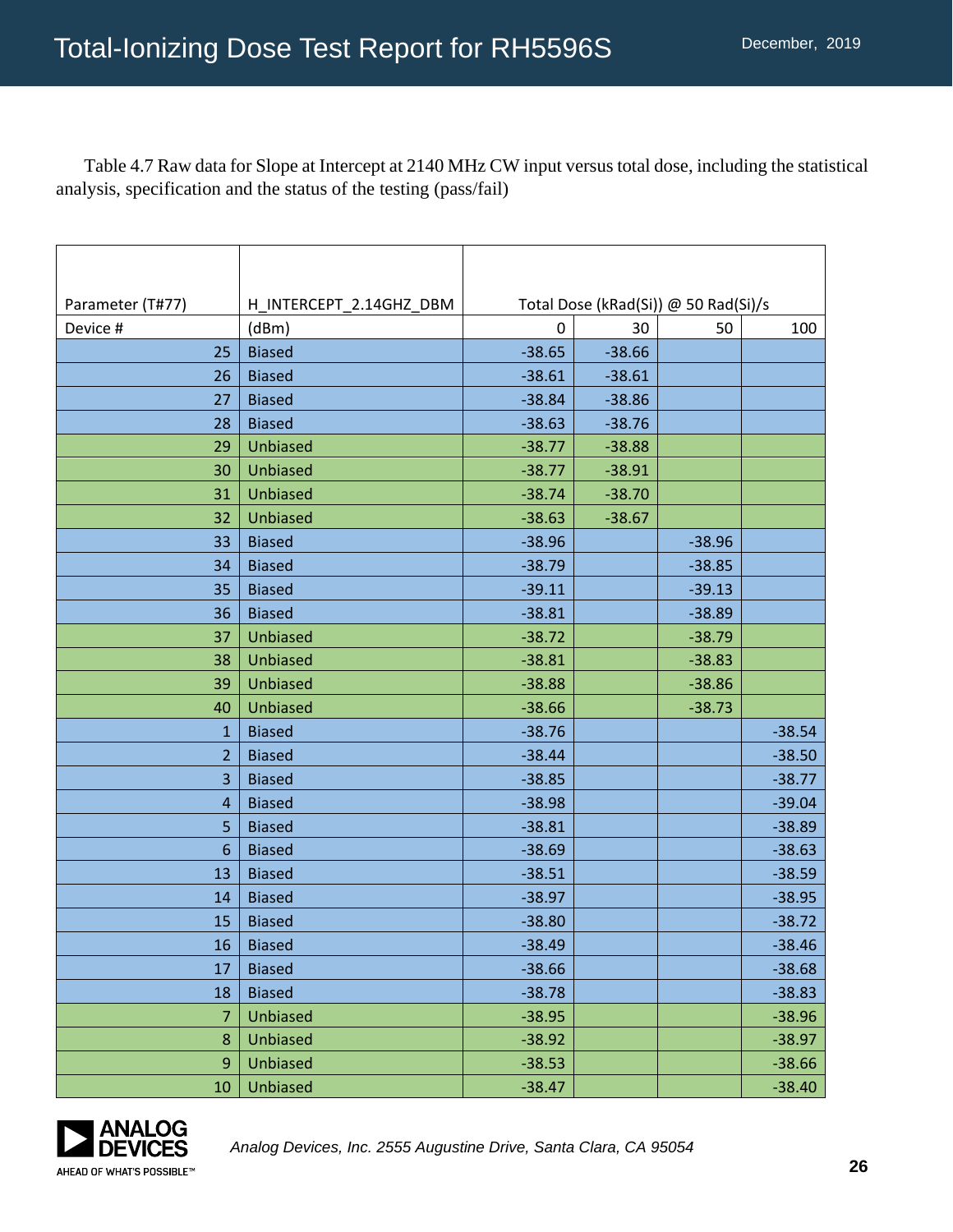| 11                                               | Unbiased        | $-38.41$    |             |             | $-38.47$    |
|--------------------------------------------------|-----------------|-------------|-------------|-------------|-------------|
| 12                                               | Unbiased        | $-38.44$    |             |             | $-38.56$    |
| 19                                               | Unbiased        | $-38.64$    |             |             | $-38.63$    |
| 20                                               | <b>Unbiased</b> | $-38.67$    |             |             | $-38.74$    |
| 21                                               | Unbiased        | $-38.57$    |             |             | $-38.62$    |
| 22                                               | Unbiased        | $-38.39$    |             |             | $-38.39$    |
| 23                                               | Unbiased        | $-38.37$    |             |             | $-38.43$    |
| 24                                               | Unbiased        | $-38.75$    |             |             | $-38.84$    |
| 55                                               | <b>CTRL</b>     | $-38.76$    | $-38.88$    | $-38.88$    | $-38.88$    |
| 56                                               | <b>CTRL</b>     | $-38.61$    | $-38.69$    | $-38.69$    | $-38.69$    |
| 60                                               | <b>CTRL</b>     | $-38.73$    | $-38.85$    | $-38.85$    | $-38.85$    |
| <b>Unbiased Irradiation</b><br><b>Statistics</b> |                 |             |             |             |             |
| <b>Average Unbiased</b>                          |                 | $-38.67$    | $-38.79$    | $-38.80$    | $-38.64$    |
| <b>Std Deviation Unbiased</b>                    |                 | 0.17        | 0.12        | 0.06        | 0.21        |
| PS90%/90% (+KTL)<br><b>Unbiased</b>              |                 | $-38.20$    | $-38.45$    | $-38.64$    | $-38.08$    |
| PS90%/90% (-KTL)<br><b>Unbiased</b>              |                 | $-39.13$    | $-39.13$    | $-38.96$    | $-39.20$    |
| <b>Biased Irradiation</b><br><b>Statistics</b>   |                 |             |             |             |             |
| <b>Average Biased</b>                            |                 | $-38.76$    | $-38.72$    | $-38.96$    | $-38.72$    |
| <b>Std Deviation Biased</b>                      |                 | 0.17        | 0.11        | 0.13        | 0.18        |
| PS90%/90% (+KTL)<br><b>Biased</b>                |                 | $-38.28$    | $-38.41$    | $-38.62$    | $-38.22$    |
| PS90%/90% (-KTL)<br><b>Biased</b>                |                 | $-39.23$    | $-39.03$    | $-39.30$    | $-39.22$    |
| <b>Specification MAX</b>                         |                 | $-37$       | $-37$       | $-37$       | $-37$       |
| <b>Status Unbiased</b>                           |                 | <b>PASS</b> | <b>PASS</b> | <b>PASS</b> | <b>PASS</b> |
| <b>Status Biased</b>                             |                 | <b>PASS</b> | <b>PASS</b> | <b>PASS</b> | <b>PASS</b> |
| <b>Specification MIN</b>                         |                 | $-41$       | $-41$       | $-41$       | $-41$       |
| <b>Status Unbiased</b>                           |                 | <b>PASS</b> | <b>PASS</b> | <b>PASS</b> | <b>PASS</b> |
| <b>Status Biased</b>                             |                 | <b>PASS</b> | <b>PASS</b> | <b>PASS</b> | <b>PASS</b> |